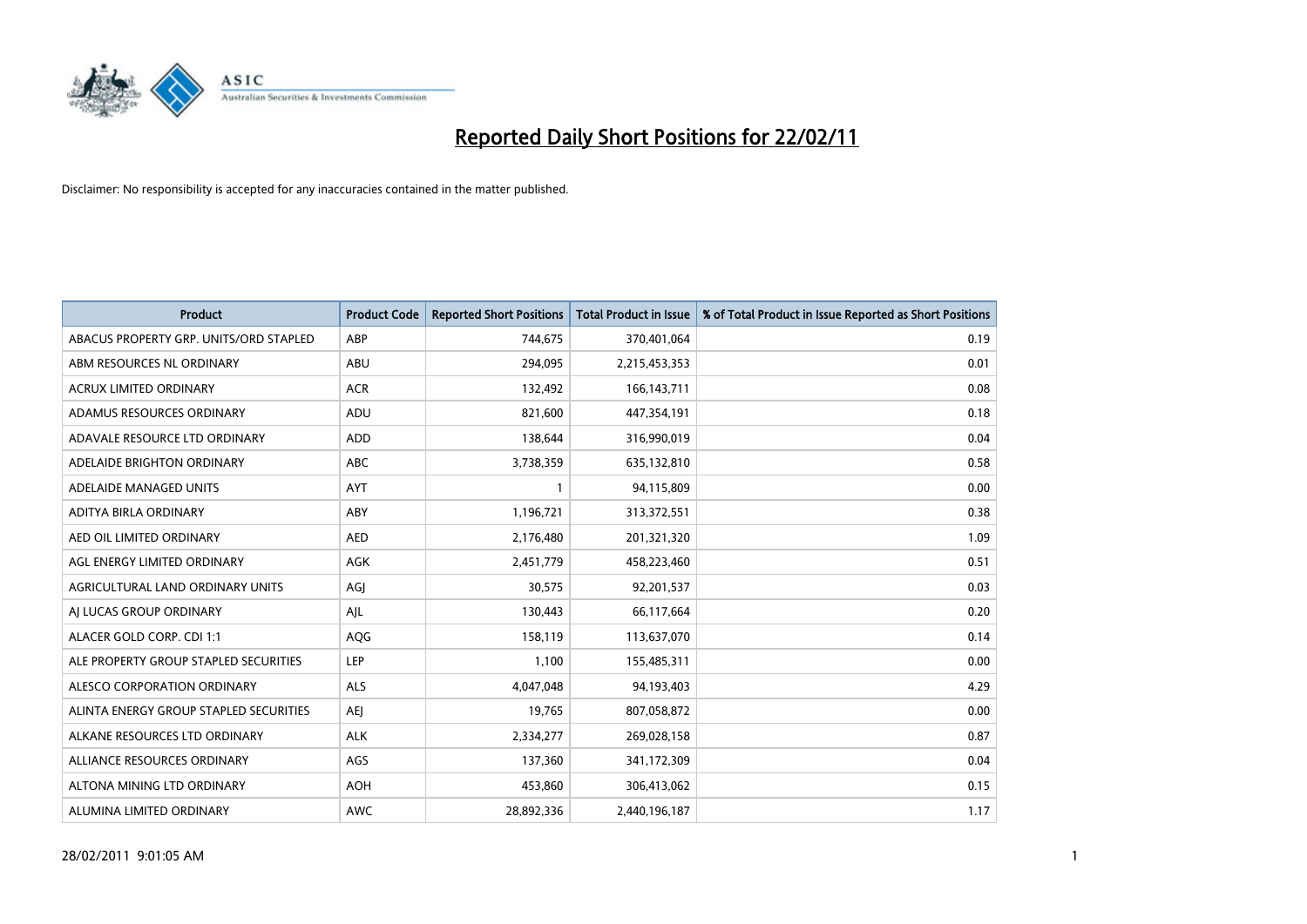

| Product                                 | <b>Product Code</b> | <b>Reported Short Positions</b> | Total Product in Issue | % of Total Product in Issue Reported as Short Positions |
|-----------------------------------------|---------------------|---------------------------------|------------------------|---------------------------------------------------------|
| AMADEUS ENERGY ORDINARY                 | AMU                 | 454,000                         | 300,288,855            | 0.15                                                    |
| AMALGAMATED HOLDINGS ORDINARY           | <b>AHD</b>          | 6                               | 157,452,483            | 0.00                                                    |
| AMCOR LIMITED ORDINARY                  | AMC                 | 3,431,150                       | 1,225,519,046          | 0.27                                                    |
| AMP CAPITAL CHINA ORDINARY UNITS        | AGF                 | 65,310                          | 337,034,455            | 0.02                                                    |
| AMP LIMITED ORDINARY                    | AMP                 | 17,086,729                      | 2,094,424,200          | 0.78                                                    |
| AMPELLA MINING ORDINARY                 | <b>AMX</b>          | 310,489                         | 202,975,108            | 0.16                                                    |
| ANSELL LIMITED ORDINARY                 | <b>ANN</b>          | 5,143,895                       | 133,007,903            | 3.87                                                    |
| ANTARES ENERGY LTD ORDINARY             | <b>AZZ</b>          | 2,231,653                       | 299,333,110            | 0.74                                                    |
| ANZ BANKING GRP LTD ORDINARY            | ANZ                 | 7,679,976                       | 2,596,103,390          | 0.29                                                    |
| APA GROUP STAPLED SECURITIES            | <b>APA</b>          | 5,873,387                       | 551,689,118            | 1.07                                                    |
| APEX MINERALS NL ORDINARY               | <b>AXM</b>          | 885,146                         | 3,917,819,915          | 0.02                                                    |
| APN EUROPEAN RETAIL UNITS STAPLED SEC.  | AEZ                 | 11,832                          | 544,910,660            | 0.00                                                    |
| APN NEWS & MEDIA ORDINARY               | <b>APN</b>          | 13,435,780                      | 606,084,019            | 2.25                                                    |
| AQUARIUS PLATINUM. ORDINARY             | <b>AOP</b>          | 2,432,327                       | 463,241,295            | 0.53                                                    |
| AQUILA RESOURCES ORDINARY               | <b>AQA</b>          | 3,257,204                       | 374,323,124            | 0.86                                                    |
| ARAFURA RESOURCE LTD ORDINARY           | <b>ARU</b>          | 3,310,422                       | 367,930,342            | 0.91                                                    |
| ARB CORPORATION ORDINARY                | ARP                 | 8,887                           | 72,481,302             | 0.01                                                    |
| ARDENT LEISURE GROUP STAPLED SECURITIES | AAD                 | 1,959,183                       | 312,836,274            | 0.64                                                    |
| ARGO INVESTMENTS ORDINARY               | ARG                 | 1,807                           | 608,722,102            | 0.00                                                    |
| ARISTOCRAT LEISURE ORDINARY             | <b>ALL</b>          | 27,397,594                      | 533,983,910            | 5.14                                                    |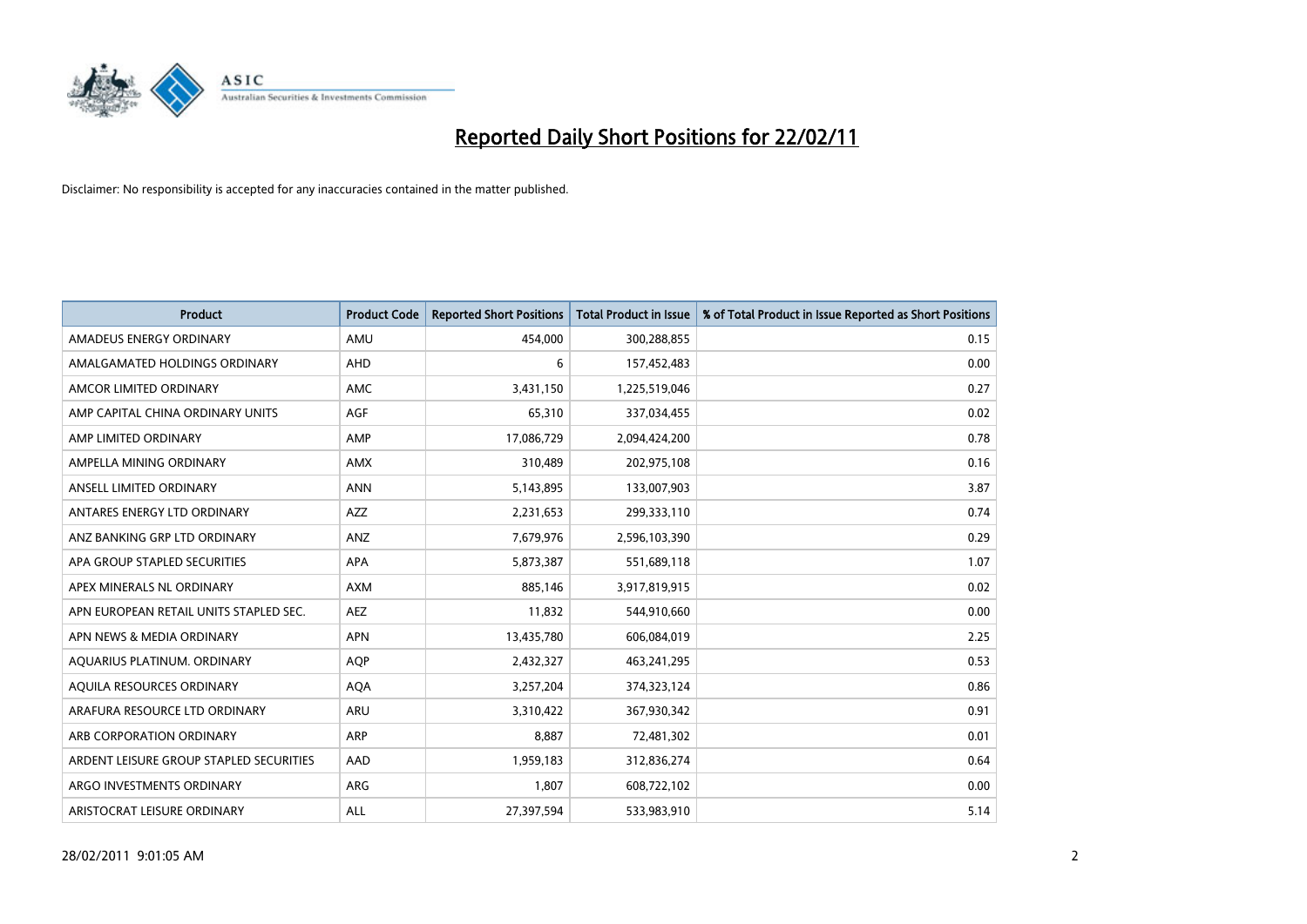

| Product                                 | <b>Product Code</b> | <b>Reported Short Positions</b> | Total Product in Issue | % of Total Product in Issue Reported as Short Positions |
|-----------------------------------------|---------------------|---------------------------------|------------------------|---------------------------------------------------------|
| ASCIANO LIMITED ORDINARY                | <b>AIO</b>          | 27,532,057                      | 2,926,103,883          | 0.95                                                    |
| ASG GROUP LIMITED ORDINARY              | ASZ                 | 18,996                          | 168,247,718            | 0.01                                                    |
| ASPEN GROUP ORD/UNITS STAPLED           | <b>APZ</b>          | 997,176                         | 588,269,075            | 0.15                                                    |
| ASPIRE MINING LTD ORDINARY              | <b>AKM</b>          | 37,012                          | 534,723,044            | 0.01                                                    |
| ASTIVITA RENEWABLES ORDINARY            | AIR                 | 135,000                         | 23,170,005             | 0.58                                                    |
| <b>ASTON RES LTD ORDINARY</b>           | <b>AZT</b>          | 1,375                           | 204,527,604            | 0.00                                                    |
| ASTRO JAP PROP GROUP STAPLED SECURITIES | AJA                 | 19,600                          | 50,821,741             | 0.04                                                    |
| ASX LIMITED ORDINARY                    | ASX                 | 1,092,426                       | 175,136,729            | 0.61                                                    |
| ATLANTIC GOLD NL ORDINARY               | <b>ATV</b>          | 21,318                          | 453,652,937            | 0.00                                                    |
| ATLANTIC LIMITED ORDINARY               | ATI                 | 533,772                         | 110,858,957            | 0.48                                                    |
| ATLAS IRON LIMITED ORDINARY             | AGO                 | 25,651,288                      | 726,962,267            | 3.50                                                    |
| AURORA OIL & GAS ORDINARY               | <b>AUT</b>          | 545,739                         | 403,437,342            | 0.13                                                    |
| AUSDRILL LIMITED ORDINARY               | ASL                 | 483,853                         | 262,933,906            | 0.19                                                    |
| AUSENCO LIMITED ORDINARY                | AAX                 | 4,026,910                       | 122,427,576            | 3.28                                                    |
| <b>AUSTAL LIMITED ORDINARY</b>          | ASB                 | 148,367                         | 188,069,638            | 0.07                                                    |
| <b>AUSTAR UNITED ORDINARY</b>           | <b>AUN</b>          | 18,310,623                      | 1,271,357,418          | 1.44                                                    |
| AUSTBROKERS HOLDINGS ORDINARY           | <b>AUB</b>          | 2                               | 54,339,433             | 0.00                                                    |
| AUSTIN ENGINEERING ORDINARY             | ANG                 | 17,546                          | 71,614,403             | 0.02                                                    |
| <b>AUSTRALAND ASSETS ASSETS</b>         | AAZPB               | 1,168                           | 2,750,000              | 0.04                                                    |
| AUSTRALAND PROPERTY STAPLED SECURITY    | <b>ALZ</b>          | 469,783                         | 576,837,197            | 0.07                                                    |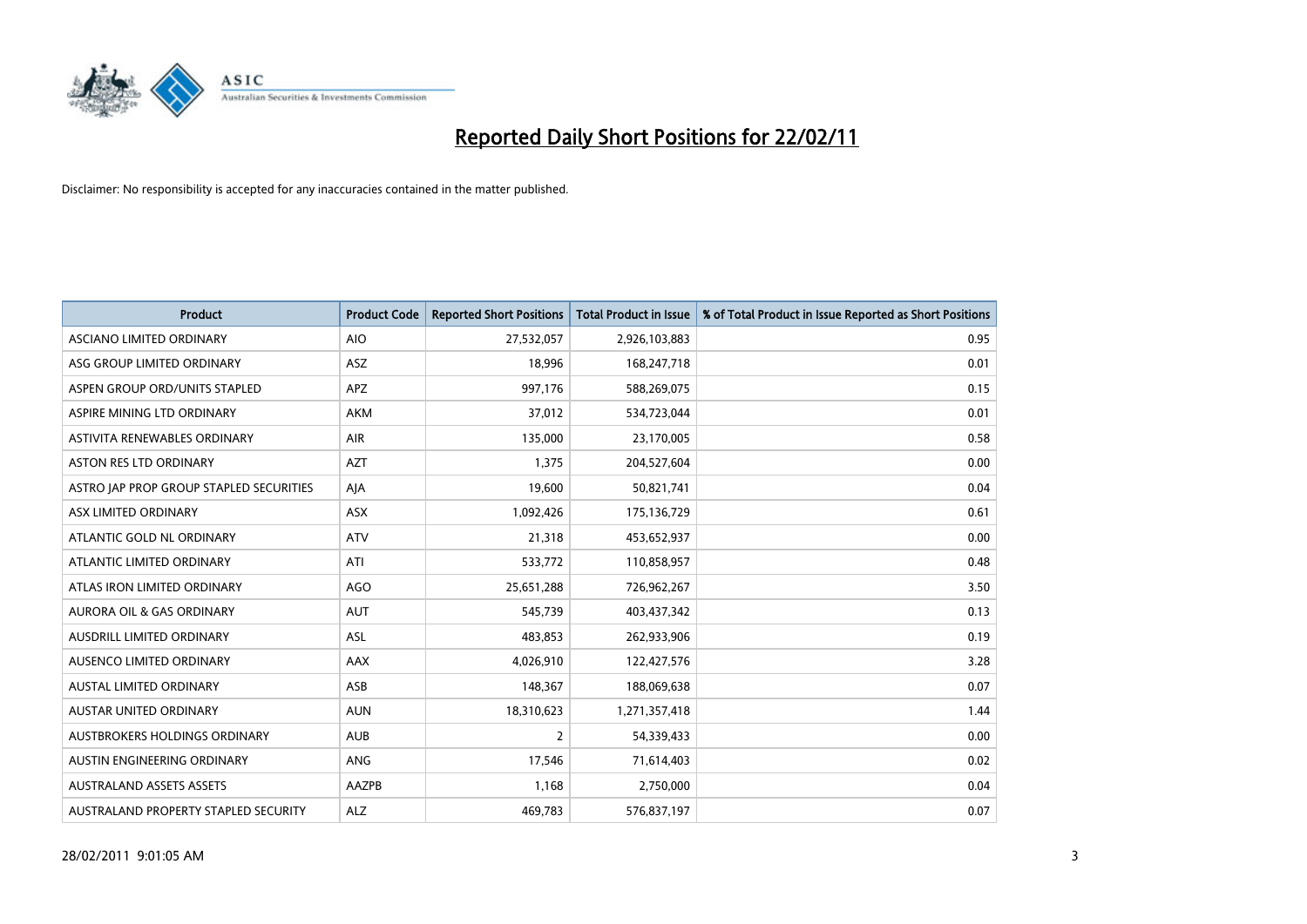

| Product                              | <b>Product Code</b> | <b>Reported Short Positions</b> | <b>Total Product in Issue</b> | % of Total Product in Issue Reported as Short Positions |
|--------------------------------------|---------------------|---------------------------------|-------------------------------|---------------------------------------------------------|
| AUSTRALIAN AGRICULT, ORDINARY        | AAC                 | 4,583,559                       | 264,264,459                   | 1.71                                                    |
| AUSTRALIAN EDUCATION UNITS           | <b>AEU</b>          | 625,000                         | 134,973,383                   | 0.46                                                    |
| AUSTRALIAN INFRASTR, UNITS/ORDINARY  | <b>AIX</b>          | 326,853                         | 620,733,944                   | 0.06                                                    |
| AUSTRALIAN MINES LTD ORDINARY        | <b>AUZ</b>          | 1,400,000                       | 396,909,440                   | 0.35                                                    |
| AUSTRALIAN PHARM, ORDINARY           | API                 | 1,247,823                       | 488,115,883                   | 0.25                                                    |
| AUTOMOTIVE HOLDINGS ORDINARY         | <b>AHE</b>          | 301,624                         | 226,387,577                   | 0.12                                                    |
| AVEXA LIMITED ORDINARY               | <b>AVX</b>          | 243,657                         | 847,688,779                   | 0.03                                                    |
| AWE LIMITED ORDINARY                 | <b>AWE</b>          | 2,508,300                       | 521,871,941                   | 0.47                                                    |
| AXA ASIA PACIFIC ORDINARY            | <b>AXA</b>          | 1,568,044                       | 2,067,095,545                 | 0.08                                                    |
| AZUMAH RESOURCES ORDINARY            | <b>AZM</b>          | 21,135                          | 272,696,055                   | 0.01                                                    |
| <b>BANDANNA ENERGY ORDINARY</b>      | <b>BND</b>          | 137,795                         | 426,265,482                   | 0.03                                                    |
| BANK OF QUEENSLAND. ORDINARY         | <b>BOQ</b>          | 1,878,263                       | 222,072,957                   | 0.85                                                    |
| <b>BANNERMAN RESOURCES ORDINARY</b>  | <b>BMN</b>          | 462,500                         | 234,435,934                   | 0.20                                                    |
| <b>BASS STRAIT OIL CO ORDINARY</b>   | <b>BAS</b>          | 1,482                           | 291,030,250                   | 0.00                                                    |
| <b>BATHURST RESOURCES ORDINARY</b>   | <b>BTU</b>          | 3,780,404                       | 613,291,330                   | 0.62                                                    |
| <b>BAUXITE RESOURCE LTD ORDINARY</b> | <b>BAU</b>          | 362,992                         | 234,379,896                   | 0.15                                                    |
| <b>BC IRON LIMITED ORDINARY</b>      | <b>BCI</b>          | 15,973                          | 94,111,000                    | 0.02                                                    |
| BEACH ENERGY LIMITED ORDINARY        | <b>BPT</b>          | 3,628,106                       | 1,099,021,290                 | 0.34                                                    |
| BEADELL RESOURCE LTD ORDINARY        | <b>BDR</b>          | 37,019                          | 622,097,828                   | 0.01                                                    |
| BENDIGO AND ADELAIDE ORDINARY        | <b>BEN</b>          | 6,637,011                       | 357,625,053                   | 1.84                                                    |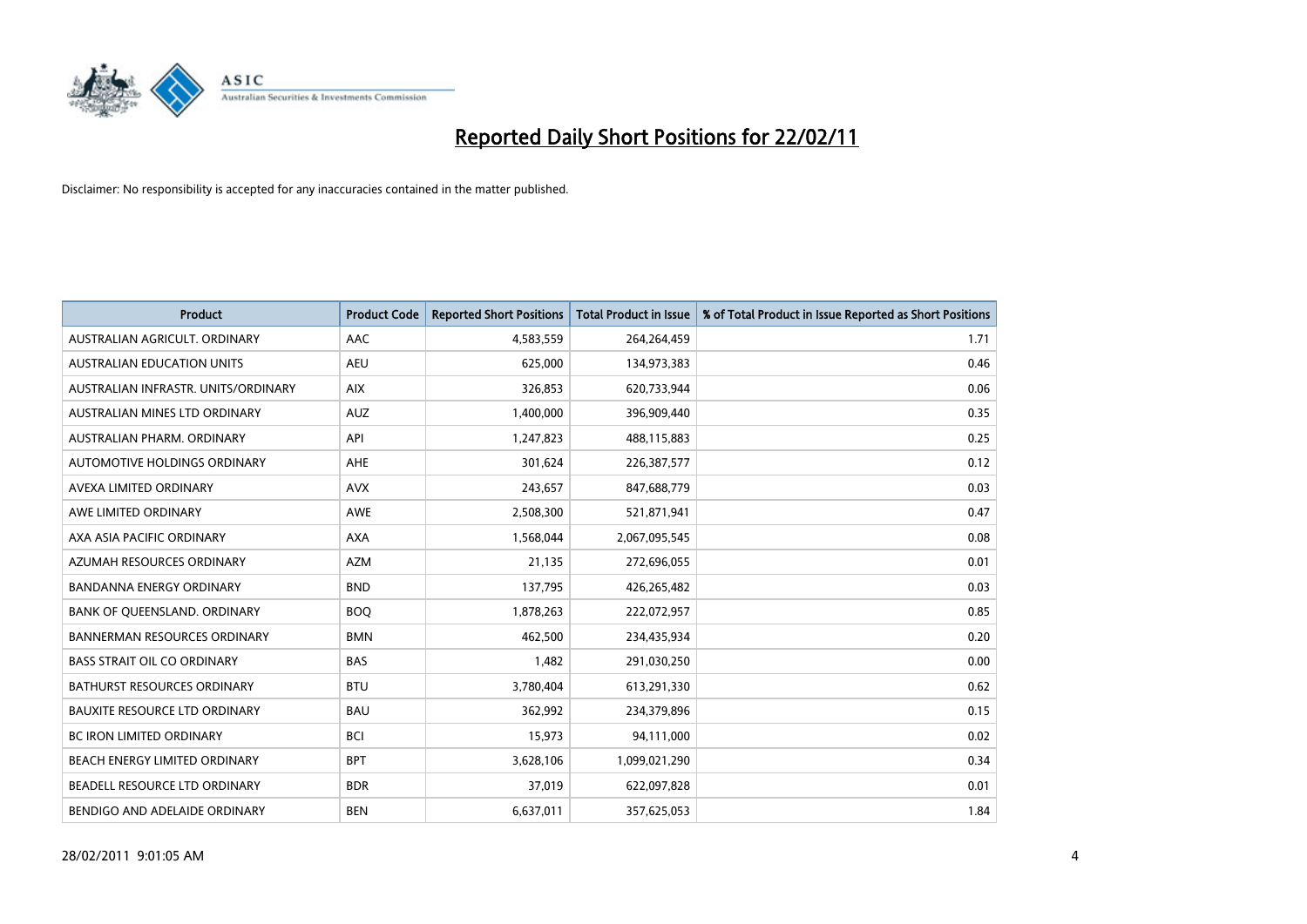

| <b>Product</b>                        | <b>Product Code</b> | <b>Reported Short Positions</b> | <b>Total Product in Issue</b> | % of Total Product in Issue Reported as Short Positions |
|---------------------------------------|---------------------|---------------------------------|-------------------------------|---------------------------------------------------------|
| BENDIGO AND ADELAIDE RESET PREFERENCE | <b>BENPB</b>        | 135,205                         | 900,000                       | 15.02                                                   |
| BERKELEY RESOURCES ORDINARY           | <b>BKY</b>          | 688,102                         | 158,935,898                   | 0.43                                                    |
| BETASHARES ASX FIN ETF UNITS          | <b>OFN</b>          | 30,000                          | 4,509,251                     | 0.67                                                    |
| BETASHARES ASX RES ETF UNITS          | <b>ORE</b>          | 95,000                          | 4,519,432                     | 2.10                                                    |
| <b>BHP BILLITON LIMITED ORDINARY</b>  | <b>BHP</b>          | 28,246,574                      | 3,356,081,497                 | 0.81                                                    |
| <b>BILLABONG ORDINARY</b>             | <b>BBG</b>          | 10,477,533                      | 253,613,826                   | 4.12                                                    |
| <b>BIOTA HOLDINGS ORDINARY</b>        | <b>BTA</b>          | 2,699,544                       | 180,805,565                   | 1.50                                                    |
| <b>BISALLOY STEEL ORDINARY</b>        | <b>BIS</b>          | 84,480                          | 216,455,965                   | 0.04                                                    |
| BKI INVESTMENT LTD ORDINARY           | <b>BKI</b>          | 508                             | 420,919,092                   | 0.00                                                    |
| <b>BLACKTHORN RESOURCES ORDINARY</b>  | <b>BTR</b>          | 35,848                          | 106,885,300                   | 0.03                                                    |
| <b>BLUESCOPE STEEL LTD ORDINARY</b>   | <b>BSL</b>          | 34,530,805                      | 1,842,207,385                 | 1.86                                                    |
| <b>BOART LONGYEAR ORDINARY</b>        | <b>BLY</b>          | 3,366,212                       | 461,163,412                   | 0.73                                                    |
| <b>BOOM LOGISTICS ORDINARY</b>        | <b>BOL</b>          | 337,999                         | 461,500,712                   | 0.07                                                    |
| BORAL LIMITED, ORDINARY               | <b>BLD</b>          | 36,230,066                      | 724,446,767                   | 4.99                                                    |
| BOTSWANA METALS LTD ORDINARY          | <b>BML</b>          | 7,000                           | 143,717,013                   | 0.00                                                    |
| <b>BOW ENERGY LIMITED ORDINARY</b>    | <b>BOW</b>          | 776,926                         | 348,972,041                   | 0.21                                                    |
| <b>BRADKEN LIMITED ORDINARY</b>       | <b>BKN</b>          | 1,225,954                       | 139,639,929                   | 0.87                                                    |
| <b>BRAMBLES LIMITED ORDINARY</b>      | <b>BXB</b>          | 11,166,867                      | 1,450,673,115                 | 0.73                                                    |
| <b>BREVILLE GROUP LTD ORDINARY</b>    | <b>BRG</b>          | 2,740                           | 129,615,322                   | 0.00                                                    |
| <b>BRICKWORKS LIMITED ORDINARY</b>    | <b>BKW</b>          | 13,287                          | 147,567,333                   | 0.01                                                    |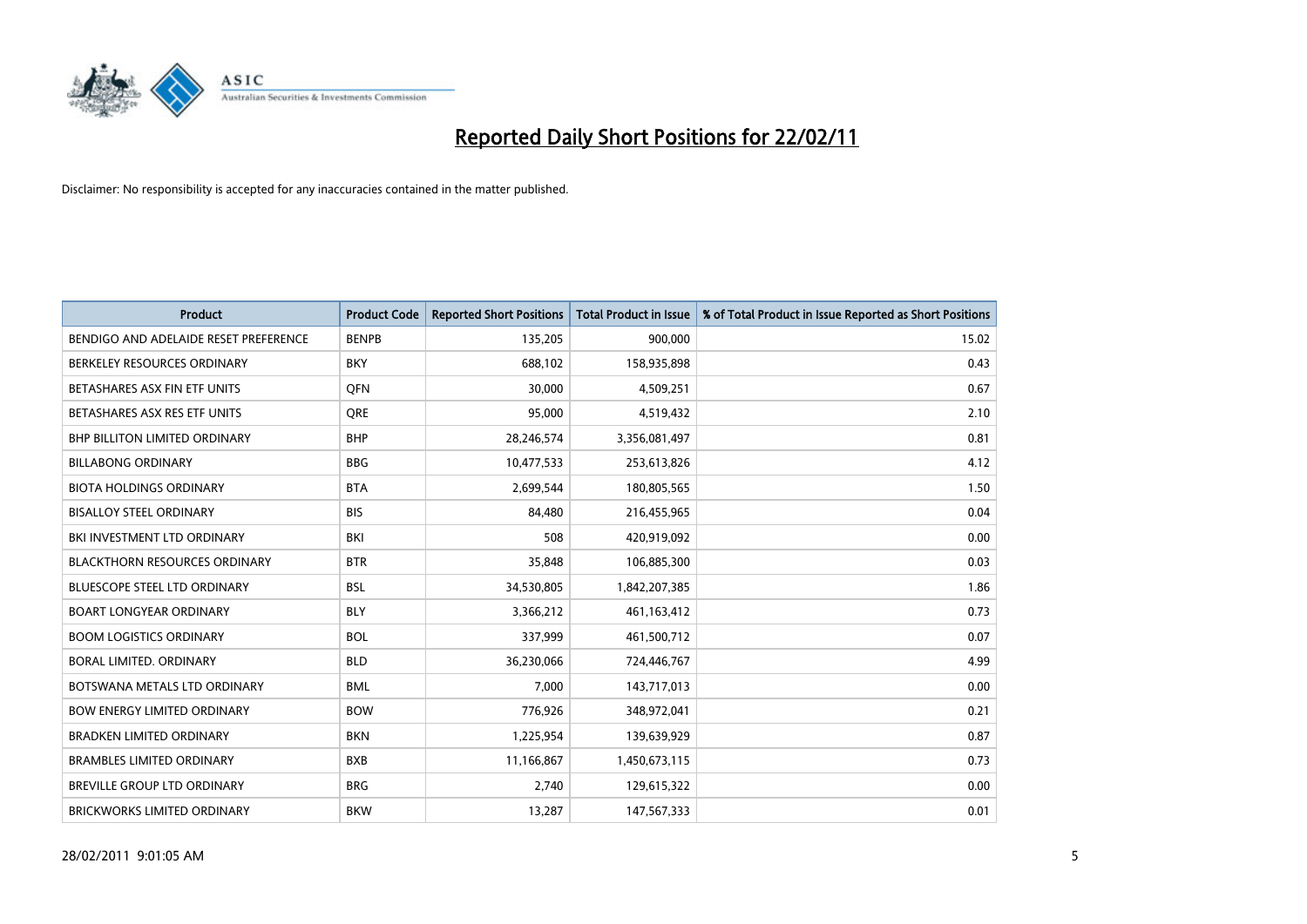

| <b>Product</b>                           | <b>Product Code</b> | <b>Reported Short Positions</b> | <b>Total Product in Issue</b> | % of Total Product in Issue Reported as Short Positions |
|------------------------------------------|---------------------|---------------------------------|-------------------------------|---------------------------------------------------------|
| <b>BROCKMAN RESOURCES ORDINARY</b>       | <b>BRM</b>          | 97,023                          | 144,803,151                   | 0.07                                                    |
| BT INVESTMENT MNGMNT ORDINARY            | <b>BTT</b>          | 554,785                         | 160,000,000                   | 0.35                                                    |
| <b>BUNNINGS WAREHOUSE ORDINARY UNITS</b> | <b>BWP</b>          | 1,354,906                       | 427,042,646                   | 0.31                                                    |
| <b>BURU ENERGY ORDINARY</b>              | <b>BRU</b>          | 155,589                         | 182,780,549                   | 0.09                                                    |
| CABCHARGE AUSTRALIA ORDINARY             | CAB                 | 898.662                         | 120,437,014                   | 0.74                                                    |
| CALTEX AUSTRALIA ORDINARY                | <b>CTX</b>          | 5,344,724                       | 270,000,000                   | 1.97                                                    |
| <b>CAMPBELL BROTHERS ORDINARY</b>        | <b>CPB</b>          | 85,427                          | 67,503,411                    | 0.13                                                    |
| CAPE LAMBERT RES LTD ORDINARY            | <b>CFE</b>          | 1,524,082                       | 588,333,880                   | 0.25                                                    |
| CAPRAL LIMITED ORDINARY                  | CAA                 | 2,131,161                       | 387,898,255                   | 0.55                                                    |
| CARABELLA RES LTD ORDINARY               | <b>CLR</b>          | 1.900                           | 38,626,388                    | 0.00                                                    |
| <b>CARBON ENERGY ORDINARY</b>            | <b>CNX</b>          | 1,339,994                       | 670,872,650                   | 0.19                                                    |
| <b>CARDNO LIMITED ORDINARY</b>           | CDD                 | 13,841                          | 106,250,491                   | 0.01                                                    |
| <b>CARINDALE PROPERTY UNIT</b>           | <b>CDP</b>          | 3,584                           | 70,000,000                    | 0.01                                                    |
| CARNARVON PETROLEUM ORDINARY             | <b>CVN</b>          | 3,275,639                       | 687,820,634                   | 0.48                                                    |
| <b>CARNEGIE WAVE ENERGY ORDINARY</b>     | <b>CWE</b>          | 83,000                          | 859,087,627                   | 0.01                                                    |
| <b>CARPATHIAN RESOURCES ORDINARY</b>     | <b>CPN</b>          | 75.000                          | 265,533,501                   | 0.03                                                    |
| CARPENTARIA EXP. LTD ORDINARY            | CAP                 | 9,777                           | 94,341,301                    | 0.01                                                    |
| CARRICK GOLD LIMITED ORDINARY            | <b>CRK</b>          | 25,680                          | 139,500,000                   | 0.02                                                    |
| CARSALES.COM LTD ORDINARY                | <b>CRZ</b>          | 4,239,551                       | 234,073,300                   | 1.82                                                    |
| <b>CASH CONVERTERS ORD/DIV ACCESS</b>    | CCV                 | 355,688                         | 379,761,025                   | 0.08                                                    |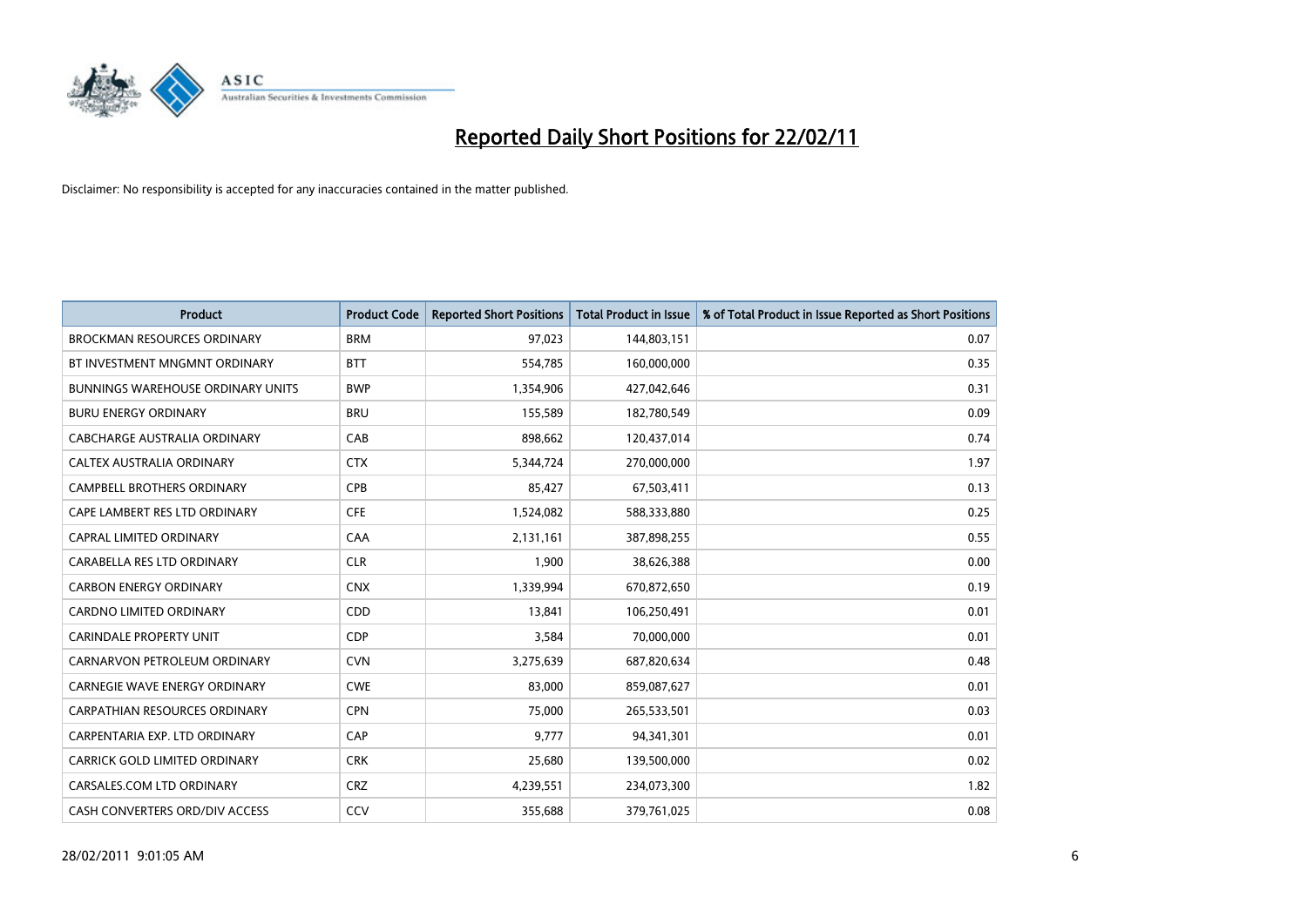

| <b>Product</b>                             | <b>Product Code</b> | <b>Reported Short Positions</b> | Total Product in Issue | % of Total Product in Issue Reported as Short Positions |
|--------------------------------------------|---------------------|---------------------------------|------------------------|---------------------------------------------------------|
| <b>CASPIAN OIL &amp; GAS ORDINARY</b>      | CIG                 | 50,000                          | 1,331,500,513          | 0.00                                                    |
| CATALPA RESOURCES ORDINARY                 | <b>CAH</b>          | 930,405                         | 177,954,355            | 0.52                                                    |
| <b>CAZALY RESOURCES ORDINARY</b>           | CAZ                 | 1,150                           | 111,811,655            | 0.00                                                    |
| <b>CEC GROUP LIMITED ORDINARY</b>          | <b>CEG</b>          | 1,750                           | 79,662,662             | 0.00                                                    |
| <b>CELLNET GROUP ORDINARY</b>              | <b>CLT</b>          | 1,342                           | 69,875,723             | 0.00                                                    |
| CENTRAL PETROLEUM ORDINARY                 | <b>CTP</b>          | 163,513                         | 982,298,842            | 0.02                                                    |
| CENTREBET INTERNAT, ORDINARY               | <b>CIL</b>          | 10,799                          | 87,764,414             | 0.01                                                    |
| <b>CENTRO PROPERTIES UNITS/ORD STAPLED</b> | <b>CNP</b>          | 572,699                         | 972,414,514            | 0.06                                                    |
| CENTRO RETAIL GROUP STAPLED SECURITIES     | <b>CER</b>          | 1,664,303                       | 2,286,399,424          | 0.08                                                    |
| <b>CERAMIC FUEL CELLS ORDINARY</b>         | <b>CFU</b>          | 1,674,909                       | 1,201,353,566          | 0.13                                                    |
| <b>CFS RETAIL PROPERTY UNITS</b>           | <b>CFX</b>          | 36,840,339                      | 2,825,628,530          | 1.31                                                    |
| <b>CGA MINING LIMITED ORDINARY</b>         | <b>CGX</b>          | 32,180                          | 333,265,726            | 0.01                                                    |
| <b>CHALLENGER DIV.PRO. STAPLED UNITS</b>   | <b>CDI</b>          | 43.696                          | 913,426,007            | 0.00                                                    |
| <b>CHALLENGER INFRAST, STAPLED UNITS</b>   | <b>CIF</b>          | 332,361                         | 316,223,785            | 0.10                                                    |
| <b>CHALLENGER LIMITED ORDINARY</b>         | <b>CGF</b>          | 5,568,747                       | 501,959,841            | 1.09                                                    |
| CHANDLER MACLEOD LTD ORDINARY              | <b>CMG</b>          | 143.942                         | 422,031,685            | 0.03                                                    |
| CHARTER HALL GROUP STAPLED US PROHIBIT.    | <b>CHC</b>          | 506,411                         | 306,341,814            | 0.16                                                    |
| <b>CHARTER HALL OFFICE UNIT</b>            | CQO                 | 1,630,237                       | 493,319,730            | 0.32                                                    |
| <b>CHARTER HALL RETAIL UNITS</b>           | <b>COR</b>          | 294,434                         | 305,810,723            | 0.10                                                    |
| CHEMGENEX PHARMACEUT ORDINARY              | <b>CXS</b>          | 89,061                          | 283,348,870            | 0.03                                                    |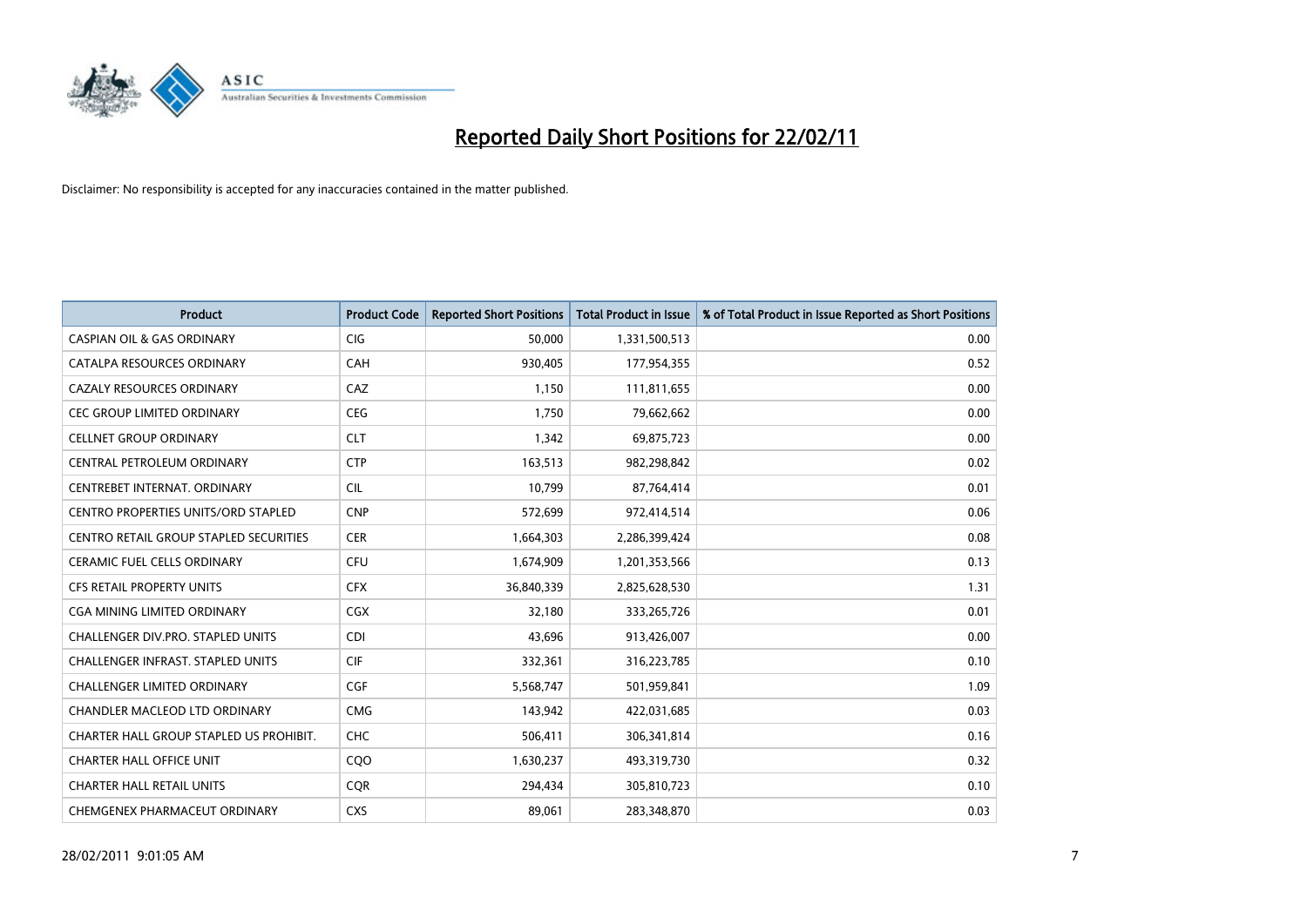

| <b>Product</b>                          | <b>Product Code</b> | <b>Reported Short Positions</b> | <b>Total Product in Issue</b> | % of Total Product in Issue Reported as Short Positions |
|-----------------------------------------|---------------------|---------------------------------|-------------------------------|---------------------------------------------------------|
| CITIGOLD CORP LTD ORDINARY              | <b>CTO</b>          | 2,114,790                       | 1,040,278,301                 | 0.21                                                    |
| CLINUVEL PHARMACEUT. ORDINARY           | <b>CUV</b>          | 4,127                           | 30,379,956                    | 0.01                                                    |
| <b>CLOUGH LIMITED ORDINARY</b>          | <b>CLO</b>          | 711,758                         | 770,916,269                   | 0.09                                                    |
| <b>COAL &amp; ALLIED ORDINARY</b>       | <b>CNA</b>          | 1,666                           | 86,584,735                    | 0.00                                                    |
| COAL OF AFRICA LTD ORDINARY             | <b>CZA</b>          | 1,539,052                       | 530,514,663                   | 0.29                                                    |
| <b>COALSPUR MINES LTD ORDINARY</b>      | CPL                 | 1,446,031                       | 488,049,453                   | 0.30                                                    |
| COCA-COLA AMATIL ORDINARY               | <b>CCL</b>          | 6,137,304                       | 756,004,067                   | 0.81                                                    |
| COCHLEAR LIMITED ORDINARY               | <b>COH</b>          | 1,215,801                       | 56,687,684                    | 2.15                                                    |
| COCKATOO COAL ORDINARY                  | <b>COK</b>          | 2,108,426                       | 1,016,096,908                 | 0.21                                                    |
| COFFEY INTERNATIONAL ORDINARY           | <b>COF</b>          | 316,915                         | 132,577,523                   | 0.23                                                    |
| COMMONWEALTH BANK, ORDINARY             | <b>CBA</b>          | 14,947,835                      | 1,548,932,074                 | 0.93                                                    |
| <b>COMMONWEALTH PROP ORDINARY UNITS</b> | <b>CPA</b>          | 22,182,504                      | 2,449,599,711                 | 0.90                                                    |
| <b>COMPASS RESOURCES ORDINARY</b>       | <b>CMR</b>          | 160,952                         | 147,402,920                   | 0.11                                                    |
| <b>COMPUTERSHARE LTD ORDINARY</b>       | <b>CPU</b>          | 2,222,203                       | 555,664,059                   | 0.39                                                    |
| <b>CONDOR METALS LTD ORDINARY</b>       | <b>CNK</b>          | 1,765                           | 65,000,000                    | 0.00                                                    |
| <b>CONNECTEAST GROUP STAPLED</b>        | <b>CEU</b>          | 45,272,007                      | 3,940,145,951                 | 1.15                                                    |
| CONQUEST MINING ORDINARY                | CQT                 | 518,570                         | 583,241,478                   | 0.09                                                    |
| CONSOLIDATED MEDIA, ORDINARY            | <b>CMJ</b>          | 798,821                         | 561,834,996                   | 0.14                                                    |
| CONTANGO MICROCAP ORDINARY              | <b>CTN</b>          | 7,500                           | 145,708,783                   | 0.01                                                    |
| CONTINENTAL COAL LTD ORDINARY           | CCC                 | 1,481,119                       | 1,980,616,757                 | 0.07                                                    |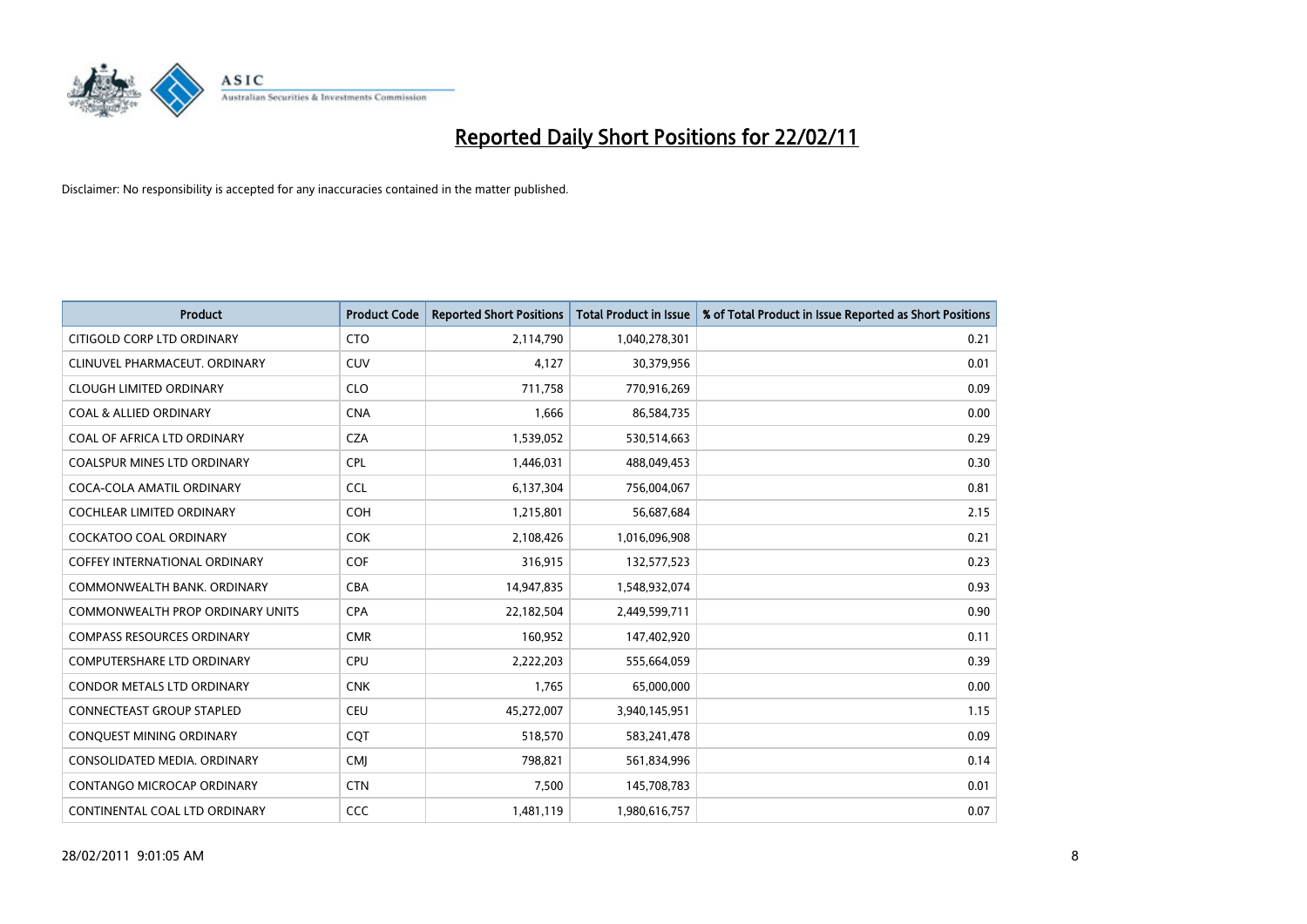

| <b>Product</b>                          | <b>Product Code</b> | <b>Reported Short Positions</b> | <b>Total Product in Issue</b> | % of Total Product in Issue Reported as Short Positions |
|-----------------------------------------|---------------------|---------------------------------|-------------------------------|---------------------------------------------------------|
| <b>COOPER ENERGY LTD ORDINARY</b>       | <b>COE</b>          | 1,368,339                       | 292,576,001                   | 0.47                                                    |
| <b>COPPER STRIKE LTD ORDINARY</b>       | <b>CSE</b>          | 714                             | 129,455,571                   | 0.00                                                    |
| <b>CORDLIFE LIMITED ORDINARY</b>        | CBB                 |                                 | 145,360,920                   | 0.00                                                    |
| COUNT FINANCIAL ORDINARY                | COU                 | 691,875                         | 262,212,976                   | 0.27                                                    |
| <b>CRANE GROUP LIMITED ORDINARY</b>     | <b>CRG</b>          | 1,489,553                       | 79,110,667                    | 1.88                                                    |
| <b>CRESCENT GOLD ORDINARY</b>           | <b>CRE</b>          | 299,112                         | 1,077,909,687                 | 0.03                                                    |
| <b>CROMWELL PROP STAPLED SECURITIES</b> | <b>CMW</b>          | 83.943                          | 912,786,005                   | 0.01                                                    |
| <b>CROWN LIMITED ORDINARY</b>           | <b>CWN</b>          | 2,939,135                       | 754,131,800                   | 0.37                                                    |
| <b>CSG LIMITED ORDINARY</b>             | CSV                 | 833,105                         | 244,933,695                   | 0.34                                                    |
| <b>CSL LIMITED ORDINARY</b>             | <b>CSL</b>          | 9,006,525                       | 544,690,565                   | 1.61                                                    |
| CSR LIMITED DEFERRED SETTLEMENT         | <b>CSRDA</b>        | 3,984,309                       | 505,969,838                   | 0.79                                                    |
| <b>CUDECO LIMITED ORDINARY</b>          | CDU                 | 660,674                         | 145,512,643                   | 0.46                                                    |
| <b>CUSTOMERS LIMITED ORDINARY</b>       | <b>CUS</b>          | 148,977                         | 134,869,357                   | 0.11                                                    |
| DART ENERGY LTD ORDINARY                | <b>DTE</b>          | 145,324                         | 548,938,184                   | 0.02                                                    |
| DAVID JONES LIMITED ORDINARY            | <b>DIS</b>          | 19,999,332                      | 514,034,694                   | 3.90                                                    |
| <b>DECMIL GROUP LIMITED ORDINARY</b>    | <b>DCG</b>          | 17,397                          | 124,204,568                   | 0.01                                                    |
| DEEP YELLOW LIMITED ORDINARY            | <b>DYL</b>          | 44,774                          | 1,127,084,458                 | 0.00                                                    |
| DEVINE LIMITED ORDINARY                 | <b>DVN</b>          | 1,000                           | 634,918,223                   | 0.00                                                    |
| DEXUS PROPERTY GROUP STAPLED UNITS      | <b>DXS</b>          | 19,208,260                      | 4,839,024,176                 | 0.38                                                    |
| DISCOVERY METALS LTD ORDINARY           | <b>DML</b>          | 264,226                         | 436,628,231                   | 0.07                                                    |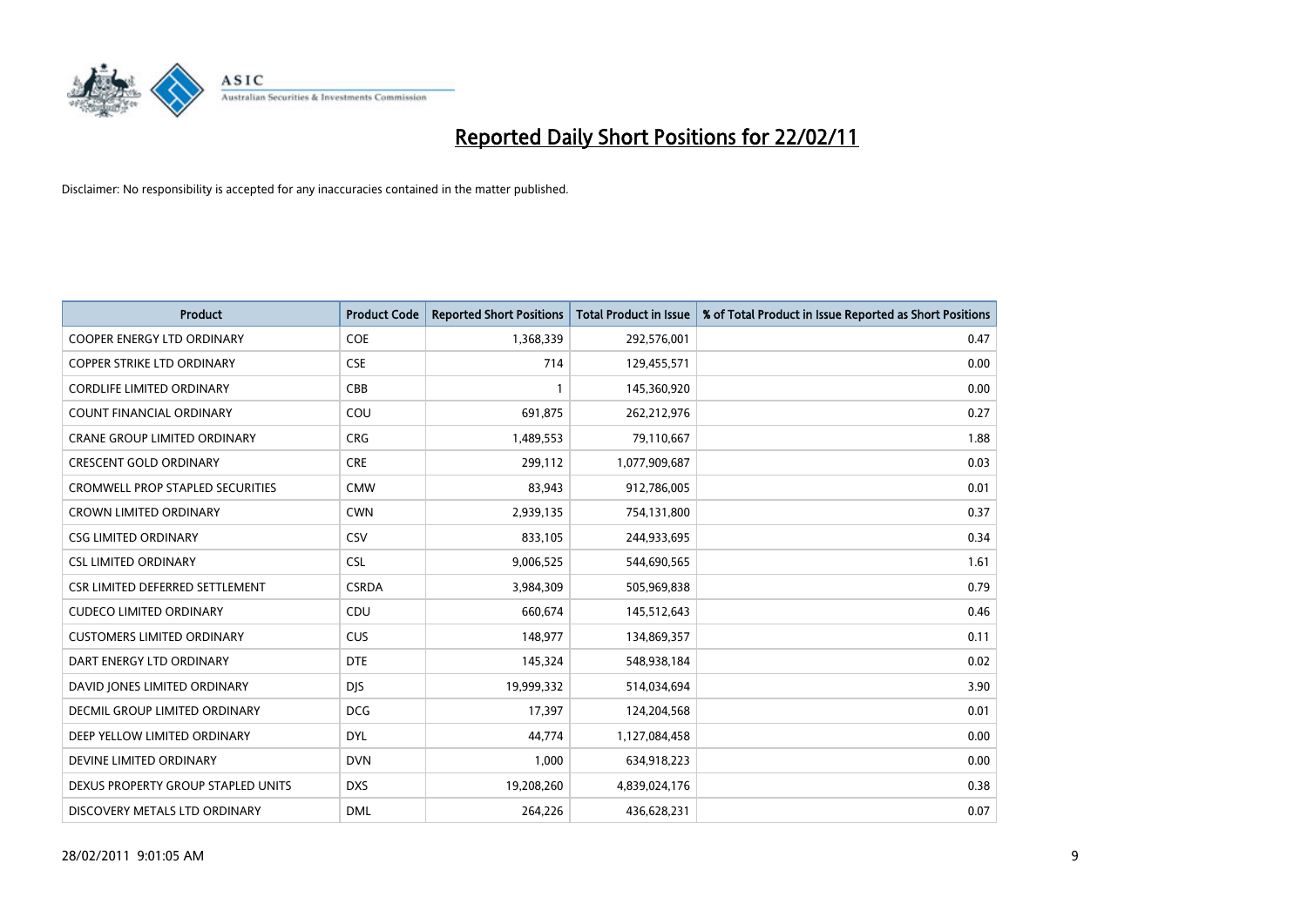

| <b>Product</b>                     | <b>Product Code</b> | <b>Reported Short Positions</b> | <b>Total Product in Issue</b> | % of Total Product in Issue Reported as Short Positions |
|------------------------------------|---------------------|---------------------------------|-------------------------------|---------------------------------------------------------|
| DOMINO PIZZA ENTERPR ORDINARY      | <b>DMP</b>          | 3                               | 68,407,674                    | 0.00                                                    |
| DOWNER EDI LIMITED ORDINARY        | <b>DOW</b>          | 8,883,876                       | 343,178,483                   | 2.59                                                    |
| DRILLSEARCH ENERGY ORDINARY        | <b>DLS</b>          | 17,591                          | 206,808,417                   | 0.01                                                    |
| DUET GROUP STAPLED US PROHIBIT.    | <b>DUE</b>          | 797,633                         | 909,692,991                   | 0.08                                                    |
| <b>DULUXGROUP LIMITED ORDINARY</b> | <b>DLX</b>          | 1,880,054                       | 367,456,259                   | 0.52                                                    |
| DWS ADVANCED ORDINARY              | <b>DWS</b>          | 4,700                           | 132,362,763                   | 0.00                                                    |
| DYESOL LIMITED ORDINARY            | <b>DYE</b>          | 25,279                          | 143,546,197                   | 0.02                                                    |
| <b>EASTERN STAR GAS ORDINARY</b>   | <b>ESG</b>          | 4,145,062                       | 991,567,041                   | 0.42                                                    |
| EDT RETAIL TRUST UNITS             | <b>EDT</b>          | 99,457                          | 4,700,290,868                 | 0.00                                                    |
| <b>ELDERS LIMITED HYBRIDS</b>      | <b>ELDPA</b>        | 86,136                          | 1,500,000                     | 5.74                                                    |
| ELDERS LIMITED ORDINARY            | <b>ELD</b>          | 17,465,810                      | 448,598,480                   | 3.88                                                    |
| ELDORADO GOLD CORP CDI 1:1         | EAU                 | 143,736                         | 19,905,333                    | 0.74                                                    |
| ELEMENTAL MINERALS ORDINARY        | <b>ELM</b>          | 32,677                          | 152,720,427                   | 0.02                                                    |
| ELEMENTOS LIMITED ORDINARY         | <b>ELT</b>          | 8                               | 56,885,454                    | 0.00                                                    |
| ELIXIR PETROLEUM LTD ORDINARY      | <b>EXR</b>          | 324,400                         | 188,988,472                   | 0.17                                                    |
| <b>EMECO HOLDINGS ORDINARY</b>     | <b>EHL</b>          | 740,396                         | 631,237,586                   | 0.12                                                    |
| ENERGY RESOURCES ORDINARY 'A'      | ERA                 | 3,039,479                       | 190,737,934                   | 1.58                                                    |
| ENERGY WORLD CORPOR. ORDINARY      | <b>EWC</b>          | 16,828,318                      | 1,561,166,672                 | 1.09                                                    |
| <b>ENGENCO LIMITED ORDINARY</b>    | EGN                 | 668,476                         | 532,877,576                   | 0.13                                                    |
| ENTEK ENERGY LTD ORDINARY          | <b>ETE</b>          | 489,903                         | 287,692,535                   | 0.17                                                    |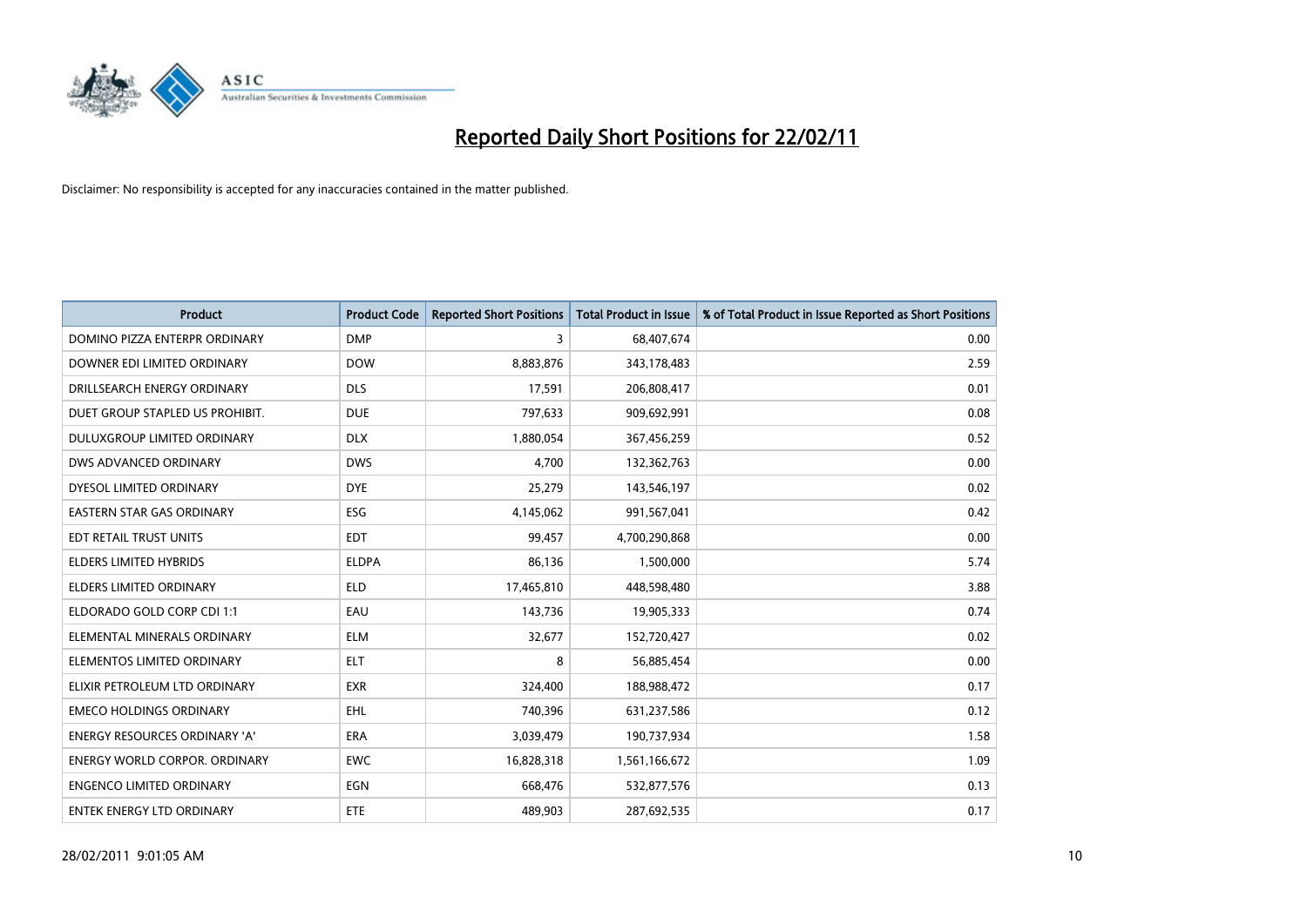

| <b>Product</b>                            | <b>Product Code</b> | <b>Reported Short Positions</b> | Total Product in Issue | % of Total Product in Issue Reported as Short Positions |
|-------------------------------------------|---------------------|---------------------------------|------------------------|---------------------------------------------------------|
| <b>ENTELLECT SOLUTIONS ORDINARY</b>       | <b>ESN</b>          | 464,050                         | 1,740,334,200          | 0.03                                                    |
| <b>ENVESTRA LIMITED ORDINARY</b>          | <b>ENV</b>          | 1,771,003                       | 1,430,398,609          | 0.13                                                    |
| EQUINOX MINERALS LTD CHESS DEPOSITARY INT | EON                 | 1,682,111                       | 877,042,919            | 0.19                                                    |
| ETFS METALS. ETFS GOLD                    | GOLD                | 7,000                           | 4,330,094              | 0.16                                                    |
| <b>EVEREST FINANCIAL ORDINARY</b>         | EFG                 | 4.300                           | 251,442,316            | 0.00                                                    |
| <b>EXCO RESOURCES LTD ORDINARY</b>        | EXS                 | 31,826                          | 346,494,187            | 0.01                                                    |
| <b>EXTRACT RESOURCES ORDINARY</b>         | <b>EXT</b>          | 346,388                         | 243,552,298            | 0.14                                                    |
| FAIRFAX MEDIA LTD ORDINARY                | <b>FXI</b>          | 301,150,313                     | 2,351,955,725          | 12.81                                                   |
| <b>FANTASTIC HOLDINGS ORDINARY</b>        | <b>FAN</b>          | 5,413                           | 102,739,538            | 0.00                                                    |
| <b>FAR LTD ORDINARY</b>                   | <b>FAR</b>          | 664.906                         | 1,244,439,464          | 0.05                                                    |
| FERRAUS LIMITED ORDINARY                  | <b>FRS</b>          | 574,145                         | 205,700,890            | 0.28                                                    |
| FISHER & PAYKEL APP. ORDINARY             | <b>FPA</b>          | 8,773,970                       | 724,235,162            | 1.21                                                    |
| FISHER & PAYKEL H. ORDINARY               | <b>FPH</b>          | 2,674,947                       | 520,409,135            | 0.52                                                    |
| FKP PROPERTY GROUP STAPLED SECURITIES     | <b>FKP</b>          | 21,027,144                      | 1,174,033,185          | 1.82                                                    |
| FLEETWOOD CORP ORDINARY                   | <b>FWD</b>          | 53,501                          | 57,281,484             | 0.09                                                    |
| FLETCHER BUILDING ORDINARY                | <b>FBU</b>          | 5,711,291                       | 611,250,393            | 0.94                                                    |
| FLEXIGROUP LIMITED ORDINARY               | <b>FXL</b>          | 52,636                          | 275,472,492            | 0.02                                                    |
| FLIGHT CENTRE ORDINARY                    | <b>FLT</b>          | 2,726,214                       | 99,798,029             | 2.73                                                    |
| FLINDERS MINES LTD ORDINARY               | <b>FMS</b>          | 21,410,818                      | 1,820,384,571          | 1.17                                                    |
| <b>FOCUS MINERALS LTD ORDINARY</b>        | <b>FML</b>          | 2.833.159                       | 2,865,543,210          | 0.10                                                    |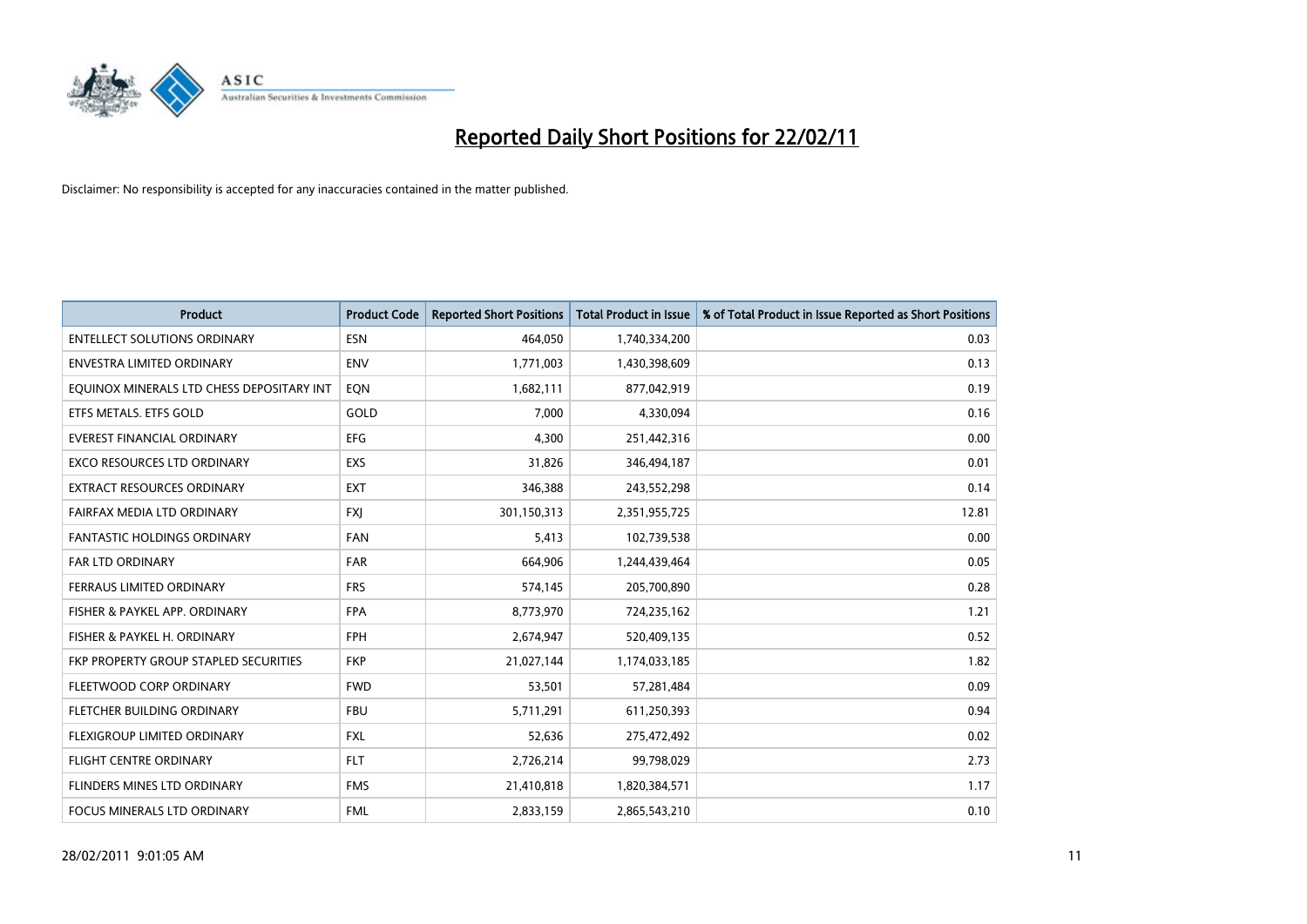

| Product                                   | <b>Product Code</b> | <b>Reported Short Positions</b> | Total Product in Issue | % of Total Product in Issue Reported as Short Positions |
|-------------------------------------------|---------------------|---------------------------------|------------------------|---------------------------------------------------------|
| <b>FORGE GROUP LIMITED ORDINARY</b>       | FGE                 | 48,242                          | 82,924,014             | 0.06                                                    |
| FORTE ENERGY NL ORDINARY                  | <b>FTE</b>          | 2,958,986                       | 669,756,735            | 0.44                                                    |
| <b>FORTESCUE METALS GRP ORDINARY</b>      | <b>FMG</b>          | 16,992,267                      | 3,112,711,159          | 0.56                                                    |
| <b>FOSTER'S GROUP ORDINARY</b>            | FGL                 | 7,336,528                       | 1,935,386,127          | 0.37                                                    |
| FTD CORPORATION ORDINARY                  | <b>FTD</b>          | 8,088                           | 33,474,593             | 0.02                                                    |
| <b>FUNTASTIC LIMITED ORDINARY</b>         | <b>FUN</b>          | 322,528                         | 340,997,682            | 0.09                                                    |
| <b>G.U.D. HOLDINGS ORDINARY</b>           | GUD                 | 499,968                         | 68,426,721             | 0.73                                                    |
| <b>G8 EDUCATION LIMITED ORDINARY</b>      | <b>GEM</b>          | 934,198                         | 183,304,537            | 0.51                                                    |
| <b>GALAXY RESOURCES ORDINARY</b>          | GXY                 | 695,020                         | 214,236,091            | 0.33                                                    |
| <b>GEODYNAMICS LIMITED ORDINARY</b>       | GDY                 | 861,309                         | 335,700,525            | 0.25                                                    |
| <b>GINDALBIE METALS LTD ORDINARY</b>      | <b>GBG</b>          | 9,069,801                       | 935,215,590            | 0.95                                                    |
| <b>GIRALIA RESOURCES NL ORDINARY</b>      | GIR                 | 74,253                          | 183,085,170            | 0.04                                                    |
| <b>GLOBAL MINING ORDINARY</b>             | <b>GMI</b>          | 8.951                           | 191,820,968            | 0.00                                                    |
| <b>GLOUCESTER COAL ORDINARY</b>           | GCL                 | 253,056                         | 140,447,062            | 0.18                                                    |
| <b>GME RESOURCES LTD ORDINARY</b>         | <b>GME</b>          | 800                             | 302,352,750            | 0.00                                                    |
| <b>GOLDEN WEST RESOURCE ORDINARY</b>      | <b>GWR</b>          | 1,617                           | 189,643,817            | 0.00                                                    |
| <b>GOODMAN FIELDER, ORDINARY</b>          | GFF                 | 25,881,082                      | 1,380,386,438          | 1.89                                                    |
| <b>GOODMAN GROUP STAPLED US PROHIBIT.</b> | <b>GMG</b>          | 6,365,229                       | 6,893,222,796          | 0.09                                                    |
| <b>GPT GROUP STAPLED SEC.</b>             | <b>GPT</b>          | 8,950,113                       | 1,855,529,431          | 0.46                                                    |
| <b>GRAINCORP LIMITED A CLASS ORDINARY</b> | <b>GNC</b>          | 698.035                         | 198,318,900            | 0.35                                                    |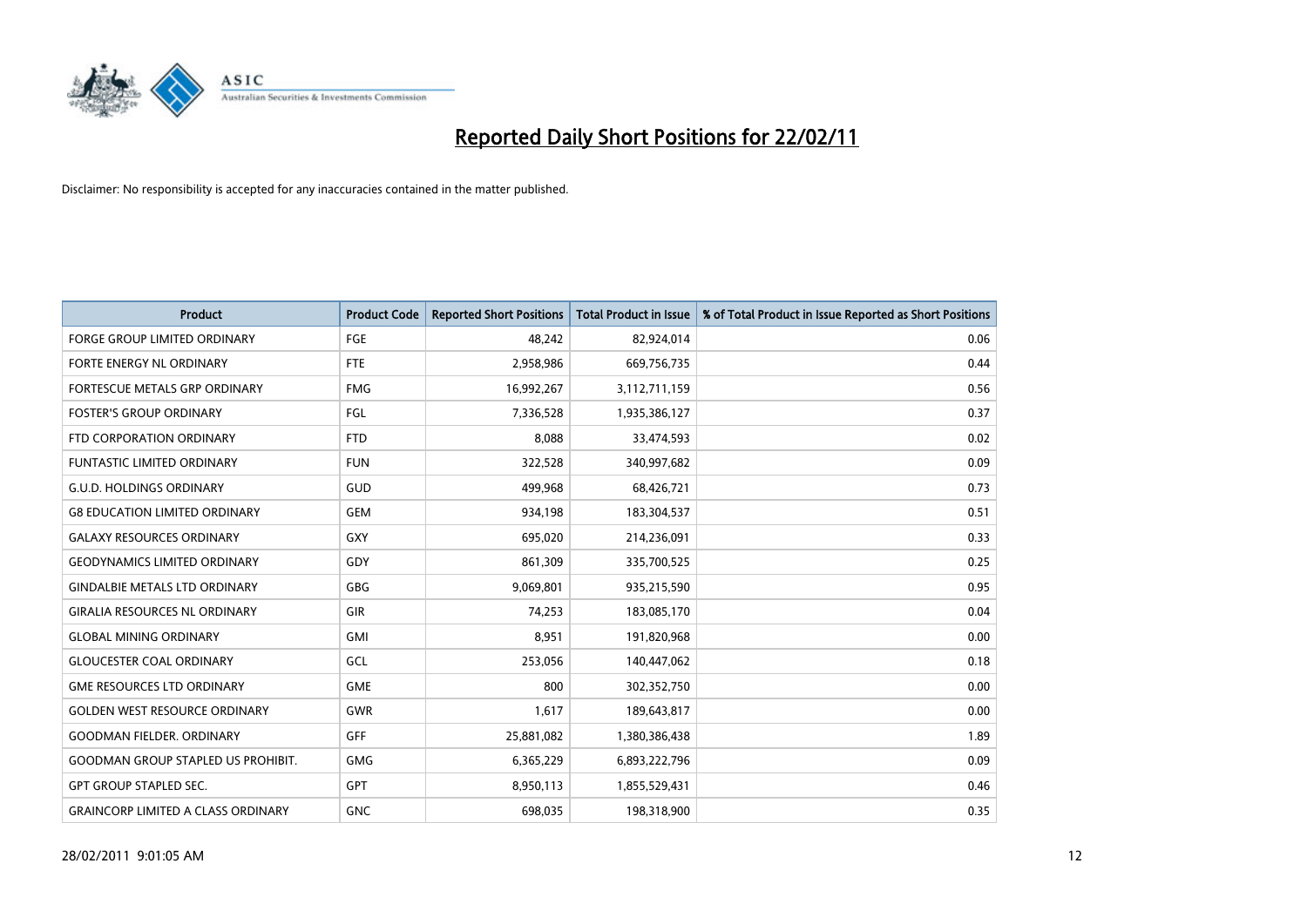

| <b>Product</b>                                   | <b>Product Code</b> | <b>Reported Short Positions</b> | Total Product in Issue | % of Total Product in Issue Reported as Short Positions |
|--------------------------------------------------|---------------------|---------------------------------|------------------------|---------------------------------------------------------|
| <b>GRANGE RESOURCES, ORDINARY</b>                | GRR                 | 1,111,753                       | 1,152,077,403          | 0.10                                                    |
| <b>GREENCAP LIMITED ORDINARY</b>                 | GCG                 |                                 | 262,515,385            | 0.00                                                    |
| <b>GREENLAND MIN EN LTD ORDINARY</b>             | GGG                 | 1,221,011                       | 310,937,808            | 0.39                                                    |
| <b>GRYPHON MINERALS LTD ORDINARY</b>             | GRY                 | 214,742                         | 292,822,058            | 0.08                                                    |
| <b>GUINNESS PEAT GROUP. CHESS DEPOSITARY INT</b> | <b>GPG</b>          | 56                              | 292,813,582            | 0.00                                                    |
| <b>GUIARAT NRE COAL LTD ORDINARY</b>             | <b>GNM</b>          | 162,211                         | 890,948,858            | 0.02                                                    |
| <b>GUNNS LIMITED ORDINARY</b>                    | <b>GNS</b>          | 30,121,861                      | 848,401,559            | 3.55                                                    |
| <b>GWA GROUP LTD ORDINARY</b>                    | <b>GWA</b>          | 5,585,404                       | 301,102,514            | 1.87                                                    |
| <b>HARVEY NORMAN ORDINARY</b>                    | <b>HVN</b>          | 39,255,853                      | 1,062,316,784          | 3.67                                                    |
| HASTIE GROUP LIMITED ORDINARY                    | <b>HST</b>          | 2,690,376                       | 239,781,419            | 1.11                                                    |
| HASTINGS DIVERSIFIED STAPLED SECURITY            | <b>HDF</b>          | 647,208                         | 520,447,040            | 0.12                                                    |
| <b>HEARTWARE INT INC CDI 35:1</b>                | <b>HIN</b>          | 272,008                         | 66,059,280             | 0.41                                                    |
| <b>HENDERSON GROUP CDI 1:1</b>                   | <b>HGG</b>          | 5,105,744                       | 554,072,125            | 0.92                                                    |
| HFA HOLDINGS LIMITED ORDINARY                    | <b>HFA</b>          | 2,107,031                       | 469,330,170            | 0.44                                                    |
| HIGHLANDS PACIFIC ORDINARY                       | <b>HIG</b>          | 2,382,804                       | 686,082,148            | 0.35                                                    |
| HILLCREST LITIGAT, ORDINARY                      | <b>HLS</b>          | 1,600,000                       | 76,488,557             | 2.09                                                    |
| HILLGROVE RES LTD ORDINARY                       | <b>HGO</b>          | 350,356                         | 793,698,575            | 0.04                                                    |
| HILLS HOLDINGS LTD ORDINARY                      | <b>HIL</b>          | 2,051,174                       | 248,676,841            | 0.81                                                    |
| HORIZON OIL LIMITED ORDINARY                     | <b>HZN</b>          | 2,909,204                       | 1,130,311,515          | 0.26                                                    |
| HUNNU COAL LIMITED ORDINARY                      | <b>HUN</b>          | 1,024,381                       | 182,565,002            | 0.56                                                    |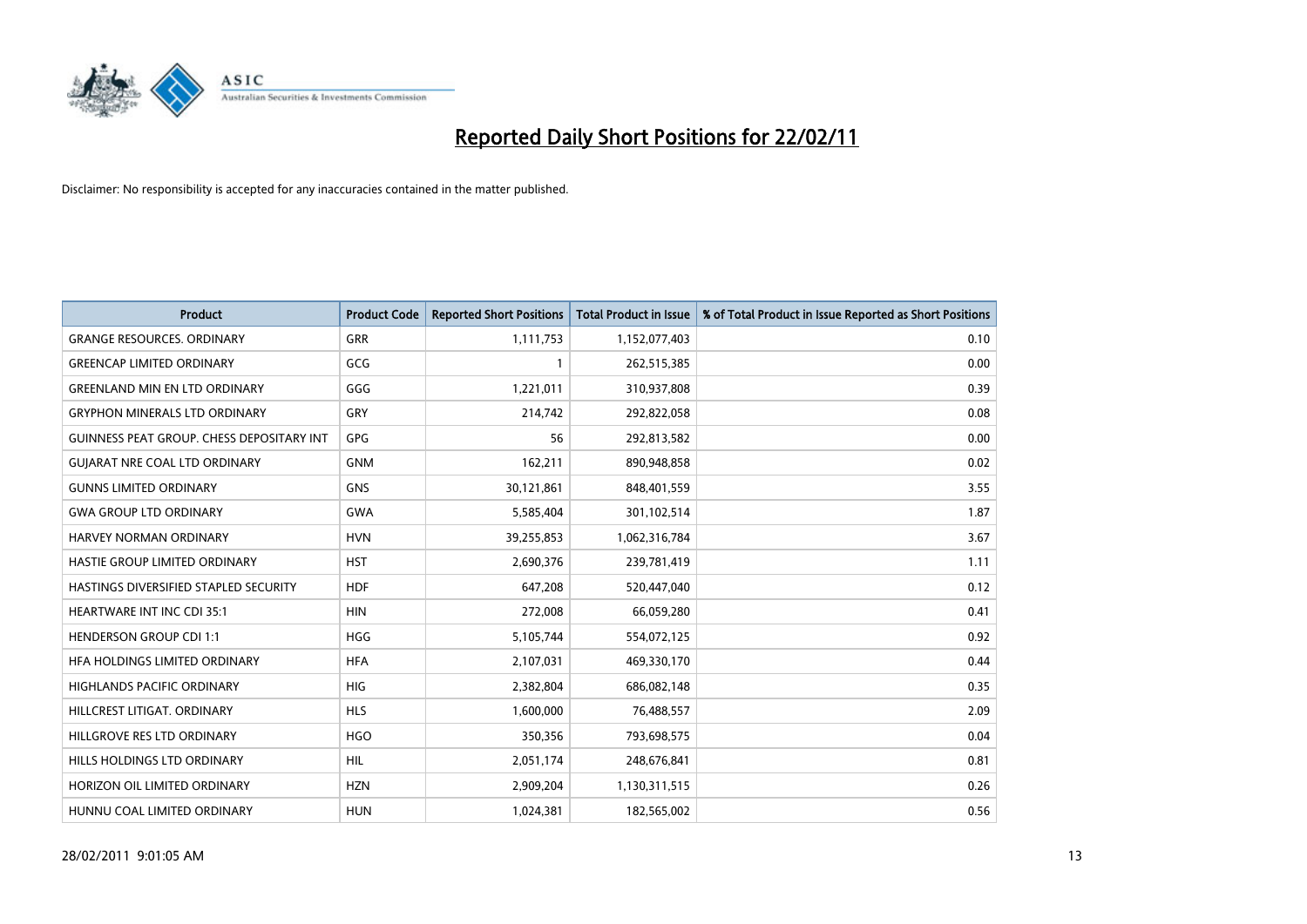

| <b>Product</b>                           | <b>Product Code</b> | <b>Reported Short Positions</b> | <b>Total Product in Issue</b> | % of Total Product in Issue Reported as Short Positions |
|------------------------------------------|---------------------|---------------------------------|-------------------------------|---------------------------------------------------------|
| <b>ICON ENERGY LIMITED ORDINARY</b>      | <b>ICN</b>          | 303,636                         | 469,301,394                   | 0.06                                                    |
| <b>IINET LIMITED ORDINARY</b>            | <b>IIN</b>          | 1,052,779                       | 152,160,119                   | 0.69                                                    |
| <b>ILUKA RESOURCES ORDINARY</b>          | ILU                 | 4,620,107                       | 418,700,517                   | 1.10                                                    |
| IMF (AUSTRALIA) LTD ORDINARY             | <b>IMF</b>          | 390,368                         | 122,496,819                   | 0.32                                                    |
| <b>IMX RESOURCES LTD ORDINARY</b>        | <b>IXR</b>          | 20,000                          | 262,612,803                   | 0.01                                                    |
| <b>INCITEC PIVOT ORDINARY</b>            | IPL                 | 5,706,446                       | 1,628,730,107                 | 0.35                                                    |
| <b>INDAGO RESOURCES LTD ORDINARY</b>     | <b>IDG</b>          | 8.179                           | 7,398,655                     | 0.11                                                    |
| <b>INDEPENDENCE GROUP ORDINARY</b>       | <b>IGO</b>          | 1,729,435                       | 138,777,305                   | 1.24                                                    |
| INDOPHIL RESOURCES ORDINARY              | <b>IRN</b>          | 348,108                         | 471,445,763                   | 0.07                                                    |
| <b>INDUSTREA LIMITED ORDINARY</b>        | IDL                 | 1,042,922                       | 363,878,295                   | 0.28                                                    |
| <b>INFIGEN ENERGY STAPLED SECURITIES</b> | <b>IFN</b>          | 7,081,123                       | 761,222,569                   | 0.92                                                    |
| ING INDUSTRIAL FUND UNITS                | <b>IIF</b>          | 1,430,240                       | 2,592,249,647                 | 0.06                                                    |
| ING OFFICE FUND STAPLED SECURITIES       | <b>IOF</b>          | 16,711,682                      | 2,729,071,212                 | 0.61                                                    |
| ING RE COM GROUP STAPLED SECURITIES      | ILF.                | 9,075                           | 441,029,194                   | 0.00                                                    |
| <b>INSURANCE AUSTRALIA ORDINARY</b>      | IAG                 | 7,542,895                       | 2,079,034,021                 | 0.36                                                    |
| INTEGRA MINING LTD, ORDINARY             | <b>IGR</b>          | 6,640,449                       | 757,942,394                   | 0.88                                                    |
| INTER COAL HOLD LTD ORDINARY             | ICL                 | 483,693                         | 316, 342, 835                 | 0.15                                                    |
| <b>INTREPID MINES ORDINARY</b>           | <b>IAU</b>          | 1,733,250                       | 517,525,349                   | 0.33                                                    |
| <b>INVOCARE LIMITED ORDINARY</b>         | <b>IVC</b>          | 1,056,235                       | 102,421,288                   | 1.03                                                    |
| <b>ION LIMITED ORDINARY</b>              | <b>ION</b>          | 164,453                         | 256,365,105                   | 0.06                                                    |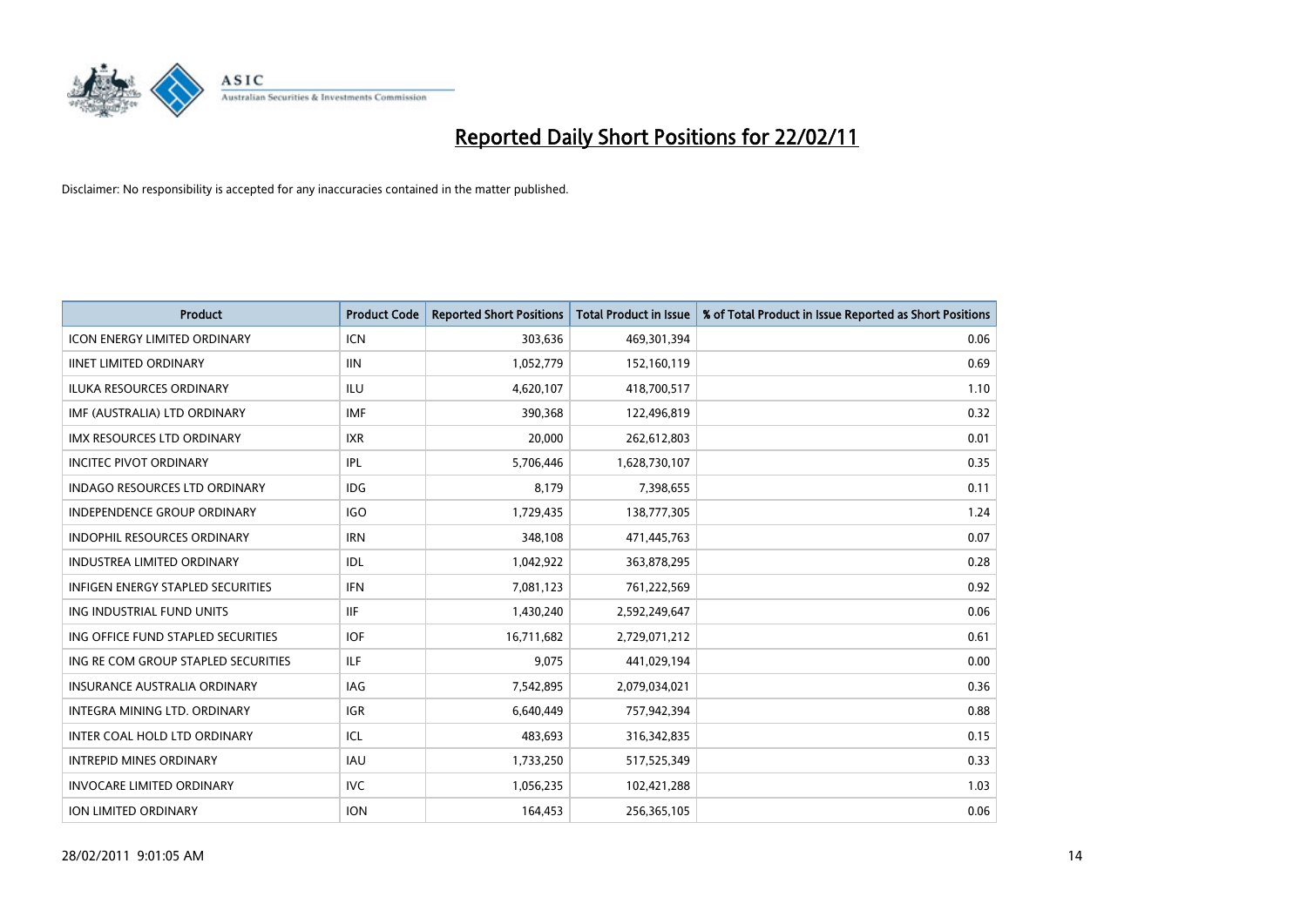

| Product                                         | <b>Product Code</b> | <b>Reported Short Positions</b> | <b>Total Product in Issue</b> | % of Total Product in Issue Reported as Short Positions |
|-------------------------------------------------|---------------------|---------------------------------|-------------------------------|---------------------------------------------------------|
| <b>IOOF HOLDINGS LTD ORDINARY</b>               | <b>IFL</b>          | 1,757,995                       | 229,794,395                   | 0.76                                                    |
| IRESS MARKET TECH. ORDINARY                     | <b>IRE</b>          | 2,168,040                       | 126,018,142                   | 1.72                                                    |
| <b>IRON ORE HOLDINGS ORDINARY</b>               | <b>IOH</b>          | 190,486                         | 137,729,477                   | 0.14                                                    |
| ISHARES S&P 500 CDI 1:1                         | <b>IVV</b>          | 45,946                          | 116,350,000                   | 0.04                                                    |
| <b>ISHARES S&amp;P EU 350 CDI 1:1</b>           | <b>IEU</b>          | 2,409                           | 50,800,000                    | 0.00                                                    |
| ISHARES S&P HIGH DIV ISHARES S&P HIGH DIV       | <b>IHD</b>          | 4.040                           | 1,700,000                     | 0.24                                                    |
| ISHARES SMALL ORDS ISHARES SMALL ORDS           | <b>ISO</b>          | 38,000                          | 5,400,000                     | 0.70                                                    |
| ISOFT GROUP LIMITED ORDINARY                    | <b>ISF</b>          | 7,256,605                       | 1,070,595,874                 | 0.67                                                    |
| IVANHOE AUSTRALIA ORDINARY                      | <b>IVA</b>          | 186,490                         | 418,410,103                   | 0.05                                                    |
| <b>IABIRU METALS LTD ORDINARY</b>               | IML                 | 157,593                         | 553,304,180                   | 0.02                                                    |
| <b>JAMES HARDIE INDUST CHESS DEPOSITARY INT</b> | <b>JHX</b>          | 16,250,405                      | 436,128,074                   | 3.72                                                    |
| <b>JAMESON RESOURCES ORDINARY</b>               | <b>JAL</b>          | 1,600,000                       | 95,828,865                    | 1.67                                                    |
| <b>JB HI-FI LIMITED ORDINARY</b>                | <b>JBH</b>          | 10,092,853                      | 109,325,145                   | 9.21                                                    |
| <b>KAGARA LTD ORDINARY</b>                      | KZL                 | 4,299,547                       | 707,789,717                   | 0.62                                                    |
| KANGAROO RES LTD ORDINARY                       | <b>KRL</b>          | 600,000                         | 1,119,430,012                 | 0.05                                                    |
| KAROON GAS AUSTRALIA ORDINARY                   | <b>KAR</b>          | 1,048,391                       | 217,620,769                   | 0.49                                                    |
| KATHMANDU HOLD LTD ORDINARY                     | <b>KMD</b>          | 659,856                         | 200,000,000                   | 0.33                                                    |
| KENTOR GOLD LIMITED ORDINARY                    | KGL                 | 154,746                         | 1,061,592,950                 | 0.01                                                    |
| <b>KEYBRIDGE CAPITAL ORDINARY</b>               | <b>KBC</b>          | 5,999                           | 172,070,564                   | 0.00                                                    |
| KIMBERLEY METALS LTD ORDINARY                   | <b>KBL</b>          | 2,609                           | 161,976,319                   | 0.00                                                    |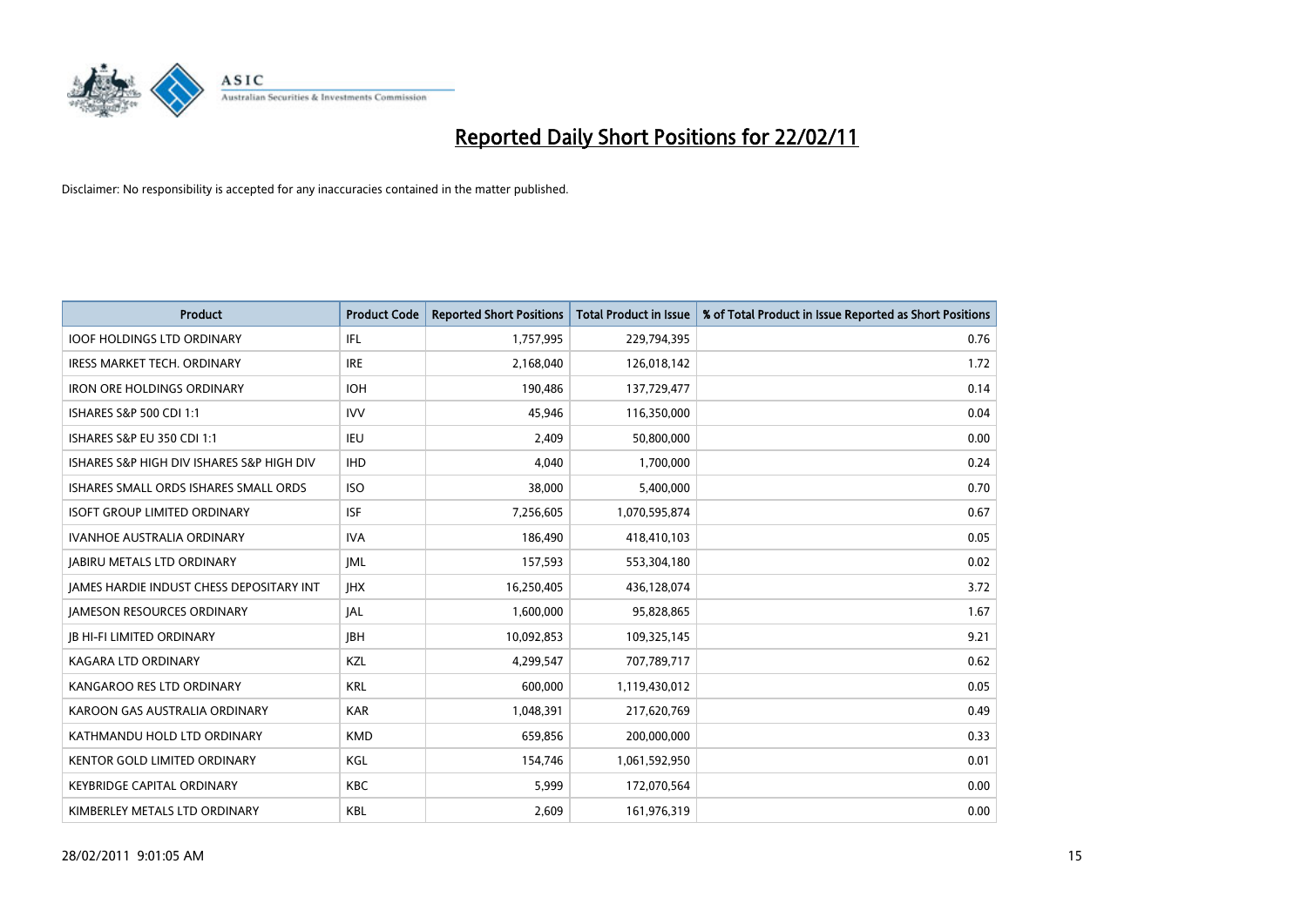

| <b>Product</b>                        | <b>Product Code</b> | <b>Reported Short Positions</b> | <b>Total Product in Issue</b> | % of Total Product in Issue Reported as Short Positions |
|---------------------------------------|---------------------|---------------------------------|-------------------------------|---------------------------------------------------------|
| KINGSGATE CONSOLID. ORDINARY          | <b>KCN</b>          | 593,883                         | 134,872,181                   | 0.43                                                    |
| KINGSROSE MINING LTD ORDINARY         | <b>KRM</b>          | 89,378                          | 255,322,488                   | 0.04                                                    |
| LEIGHTON HOLDINGS ORDINARY            | LEI                 | 7,822,055                       | 302,244,299                   | 2.58                                                    |
| LEND LEASE GROUP UNIT/ORD STAPLED     | LLC                 | 1,274,640                       | 565,558,754                   | 0.23                                                    |
| LINC ENERGY LTD ORDINARY              | <b>LNC</b>          | 5,714,834                       | 503,418,900                   | 1.14                                                    |
| LIQUEFIED NATURAL ORDINARY            | <b>LNG</b>          | 194,585                         | 214,099,015                   | 0.09                                                    |
| LYNAS CORPORATION ORDINARY            | <b>LYC</b>          | 66,734,218                      | 1,662,499,093                 | 3.99                                                    |
| M2 TELECOMMUNICATION ORDINARY         | <b>MTU</b>          | 18,621                          | 122,855,336                   | 0.01                                                    |
| MACARTHUR COAL ORDINARY               | <b>MCC</b>          | 1,840,513                       | 299,476,903                   | 0.62                                                    |
| <b>MACMAHON HOLDINGS ORDINARY</b>     | <b>MAH</b>          | 6,388,564                       | 733,711,705                   | 0.86                                                    |
| MACQ ATLAS ROADS GRP ORDINARY STAPLED | <b>MOA</b>          | 3,677,038                       | 452,345,907                   | 0.79                                                    |
| MACQUARIE GROUP LTD ORDINARY          | MQG                 | 3,209,013                       | 346,803,580                   | 0.91                                                    |
| MAGMA METALS LTD. ORDINARY            | <b>MMW</b>          | 26,000                          | 195,605,923                   | 0.01                                                    |
| <b>MANTRA RESOURCES ORDINARY</b>      | <b>MRU</b>          | 54,106                          | 134,465,075                   | 0.04                                                    |
| MAP GROUP STAPLED US PROHIBIT.        | <b>MAP</b>          | 3,191,340                       | 1,861,210,782                 | 0.17                                                    |
| MARYBOROUGH SUGAR ORDINARY            | <b>MSF</b>          | 395                             | 69,029,013                    | 0.00                                                    |
| MCMILLAN SHAKESPEARE ORDINARY         | <b>MMS</b>          | 52,322                          | 67,998,560                    | 0.07                                                    |
| MCPHERSON'S LTD ORDINARY              | <b>MCP</b>          | 32,700                          | 71,651,758                    | 0.04                                                    |
| MEDUSA MINING LTD ORDINARY            | <b>MML</b>          | 1,234,687                       | 188,233,911                   | 0.65                                                    |
| MELBOURNE IT LIMITED ORDINARY         | <b>MLB</b>          | 136,142                         | 80,043,955                    | 0.17                                                    |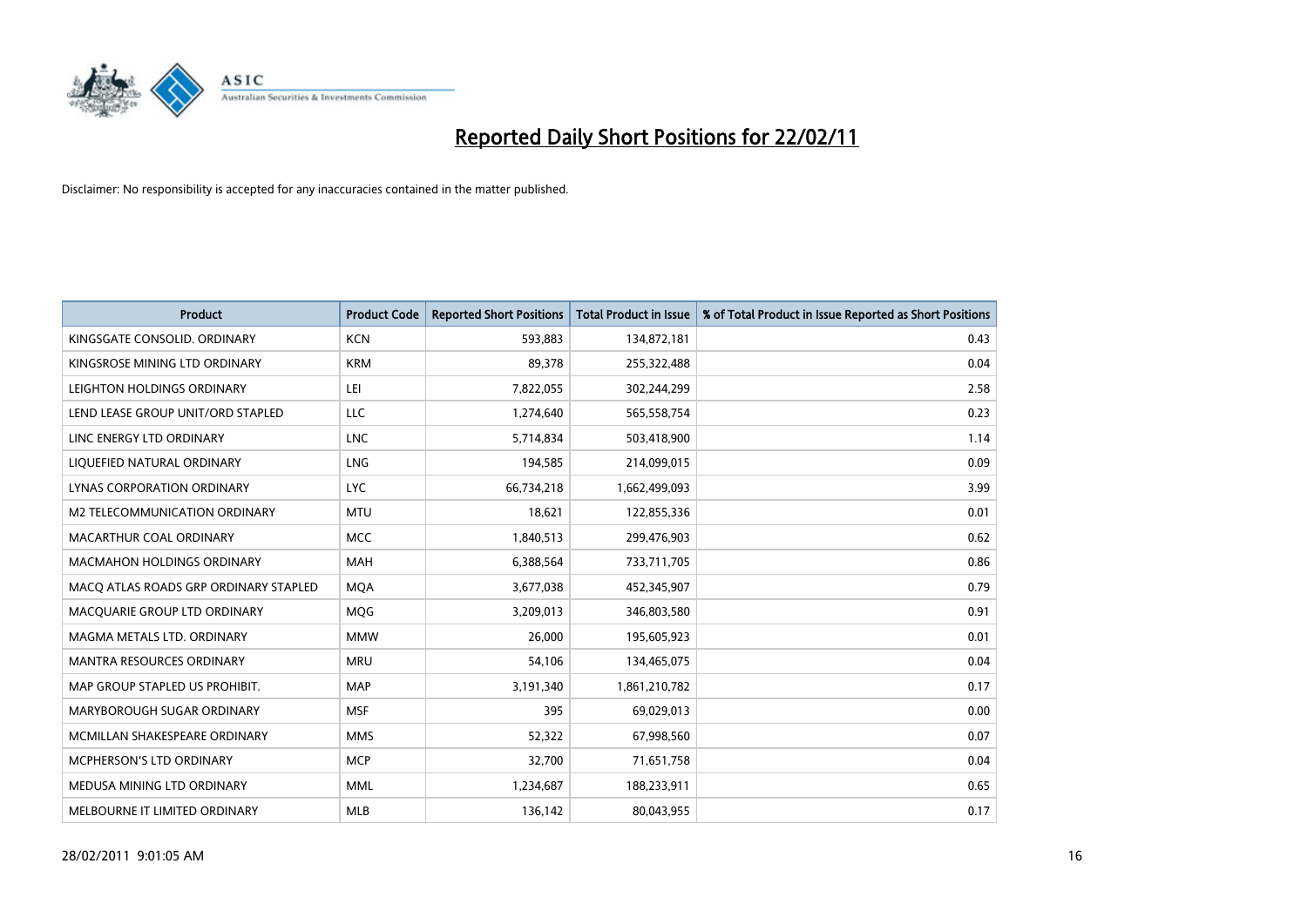

| Product                         | <b>Product Code</b> | <b>Reported Short Positions</b> | Total Product in Issue | % of Total Product in Issue Reported as Short Positions |
|---------------------------------|---------------------|---------------------------------|------------------------|---------------------------------------------------------|
| MEO AUSTRALIA LTD ORDINARY      | <b>MEO</b>          | 3,816,639                       | 539,913,260            | 0.70                                                    |
| <b>MERMAID MARINE ORDINARY</b>  | <b>MRM</b>          | 801,939                         | 213,763,662            | 0.37                                                    |
| MESOBLAST LIMITED ORDINARY      | <b>MSB</b>          | 465,534                         | 277,937,562            | 0.16                                                    |
| METALS X LIMITED ORDINARY       | <b>MLX</b>          | 326,940                         | 1,365,661,782          | 0.03                                                    |
| METCASH LIMITED ORDINARY        | <b>MTS</b>          | 23,445,594                      | 768,804,339            | 3.02                                                    |
| METGASCO LIMITED ORDINARY       | <b>MEL</b>          | 249,447                         | 252,460,972            | 0.10                                                    |
| MICLYN EXP OFFSHR ORDINARY      | <b>MIO</b>          | 129,476                         | 271,700,000            | 0.05                                                    |
| MINARA RESOURCES ORDINARY       | <b>MRE</b>          | 7,740,835                       | 1,167,783,517          | 0.65                                                    |
| MINCOR RESOURCES NL ORDINARY    | <b>MCR</b>          | 677,276                         | 200,608,804            | 0.34                                                    |
| MINEMAKERS LIMITED ORDINARY     | <b>MAK</b>          | 269,127                         | 227,003,950            | 0.12                                                    |
| MINERAL DEPOSITS ORDINARY       | <b>MDL</b>          | 262,564                         | 60,768,582             | 0.43                                                    |
| MINERAL RESOURCES, ORDINARY     | <b>MIN</b>          | 201,536                         | 168,812,735            | 0.12                                                    |
| MIRABELA NICKEL LTD ORDINARY    | <b>MBN</b>          | 9,440,663                       | 491,561,237            | 1.91                                                    |
| MIRVAC GROUP STAPLED SECURITIES | <b>MGR</b>          | 10,307,969                      | 3,415,819,357          | 0.30                                                    |
| MOLOPO ENERGY LTD ORDINARY      | <b>MPO</b>          | 1,822,972                       | 250,972,584            | 0.74                                                    |
| MONADELPHOUS GROUP ORDINARY     | <b>MND</b>          | 429.864                         | 87,576,827             | 0.47                                                    |
| MORTGAGE CHOICE LTD ORDINARY    | MOC                 | 1,514                           | 119,948,255            | 0.00                                                    |
| MOUNT GIBSON IRON ORDINARY      | <b>MGX</b>          | 4,957,320                       | 1,082,570,693          | 0.46                                                    |
| MULTIPLEX SITES SITES           | <b>MXUPA</b>        | 45                              | 4,500,000              | 0.00                                                    |
| MURCHISON METALS LTD ORDINARY   | <b>MMX</b>          | 12,295,112                      | 435,884,268            | 2.82                                                    |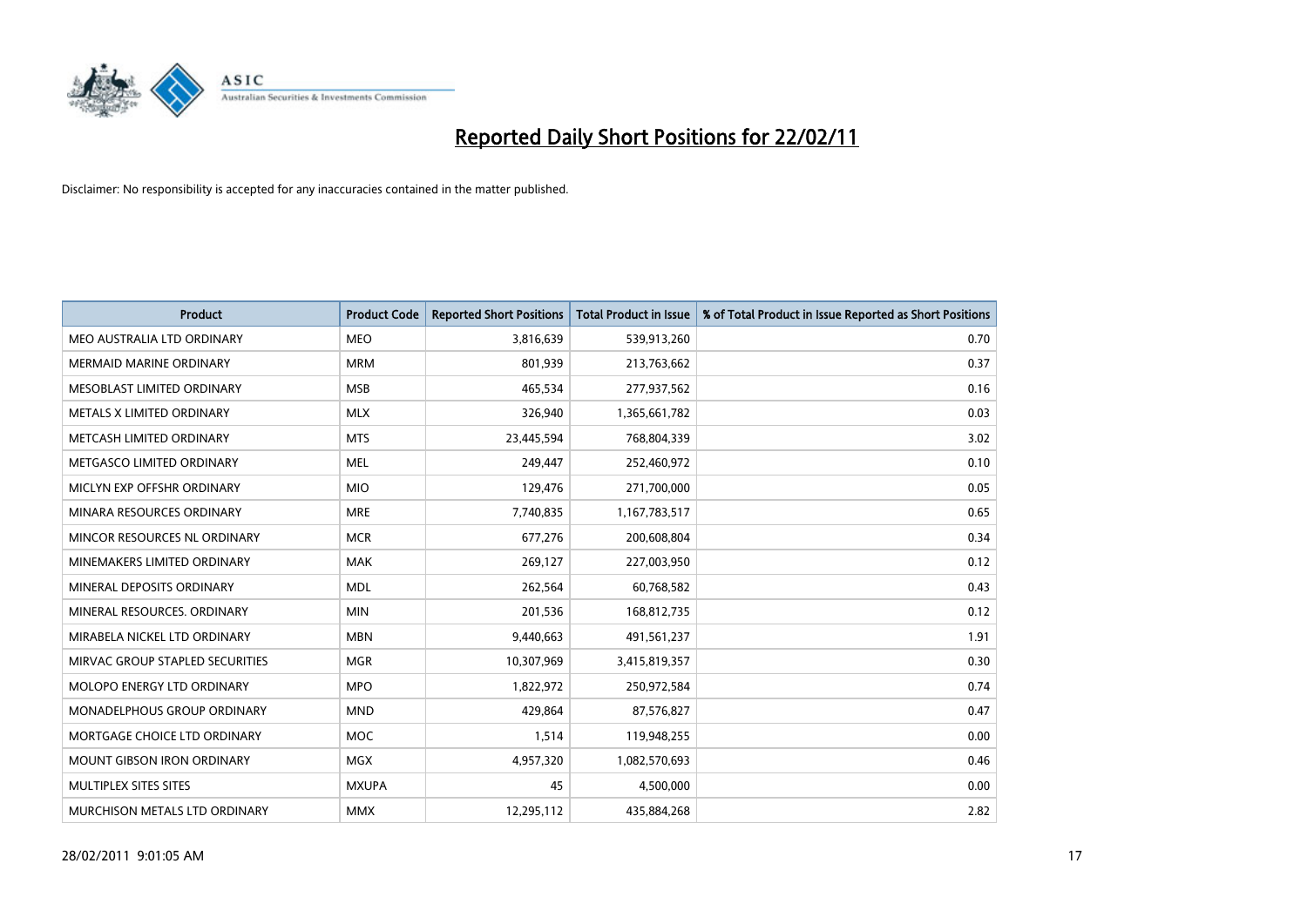

| Product                                 | <b>Product Code</b> | <b>Reported Short Positions</b> | <b>Total Product in Issue</b> | % of Total Product in Issue Reported as Short Positions |
|-----------------------------------------|---------------------|---------------------------------|-------------------------------|---------------------------------------------------------|
| <b>MYER HOLDINGS LTD ORDINARY</b>       | <b>MYR</b>          | 12,164,207                      | 582,297,884                   | 2.06                                                    |
| MYSTATE LIMITED ORDINARY                | <b>MYS</b>          | 1,400                           | 67,439,158                    | 0.00                                                    |
| NAMOI COTTON CO-OP CO-OPERATIVE CAP.UNT | <b>NAM</b>          | 205,227                         | 96,978,836                    | 0.21                                                    |
| NATIONAL AUST. BANK ORDINARY            | <b>NAB</b>          | 9,448,421                       | 2,169,575,514                 | 0.40                                                    |
| NATURAL FUEL LIMITED ORDINARY           | <b>NFL</b>          |                                 | 721,912                       | 0.00                                                    |
| NAVITAS LIMITED ORDINARY                | <b>NVT</b>          | 1,136,145                       | 369,358,564                   | 0.28                                                    |
| NEPTUNE MARINE ORDINARY                 | <b>NMS</b>          | 1,937,149                       | 442,352,382                   | 0.43                                                    |
| NEW GUINEA ENERGY ORDINARY              | <b>NGE</b>          | 9,024                           | 846,541,193                   | 0.00                                                    |
| NEW HOPE CORPORATION ORDINARY           | <b>NHC</b>          | 790,030                         | 830,230,549                   | 0.10                                                    |
| NEWCREST MINING ORDINARY                | <b>NCM</b>          | 2,914,578                       | 765,173,287                   | 0.35                                                    |
| NEWS CORP A NON-VOTING CDI              | <b>NWSLV</b>        | 130,248                         | 1,829,192,100                 | 0.01                                                    |
| NEWS CORP B VOTING CDI                  | <b>NWS</b>          | 7,709,346                       | 798,520,953                   | 0.95                                                    |
| NEXBIS LIMITED ORDINARY                 | <b>NBS</b>          | 63,733                          | 798,356,704                   | 0.01                                                    |
| NEXUS ENERGY LIMITED ORDINARY           | <b>NXS</b>          | 8,753,661                       | 1,020,257,304                 | 0.88                                                    |
| NIB HOLDINGS LIMITED ORDINARY           | <b>NHF</b>          | 4,911                           | 466,765,752                   | 0.00                                                    |
| NICK SCALI LIMITED ORDINARY             | <b>NCK</b>          | 35,846                          | 81,000,000                    | 0.04                                                    |
| NIDO PETROLEUM ORDINARY                 | <b>NDO</b>          | 1,739,627                       | 1,353,627,921                 | 0.12                                                    |
| NKWE PLATINUM 10C US COMMON             | <b>NKP</b>          | 240,577                         | 559,651,184                   | 0.05                                                    |
| NOBLE MINERAL RES ORDINARY              | <b>NMG</b>          | 745,983                         | 380,667,944                   | 0.19                                                    |
| NORTHERN CREST ORDINARY                 | <b>NOC</b>          | 24,345                          | 116,074,781                   | 0.02                                                    |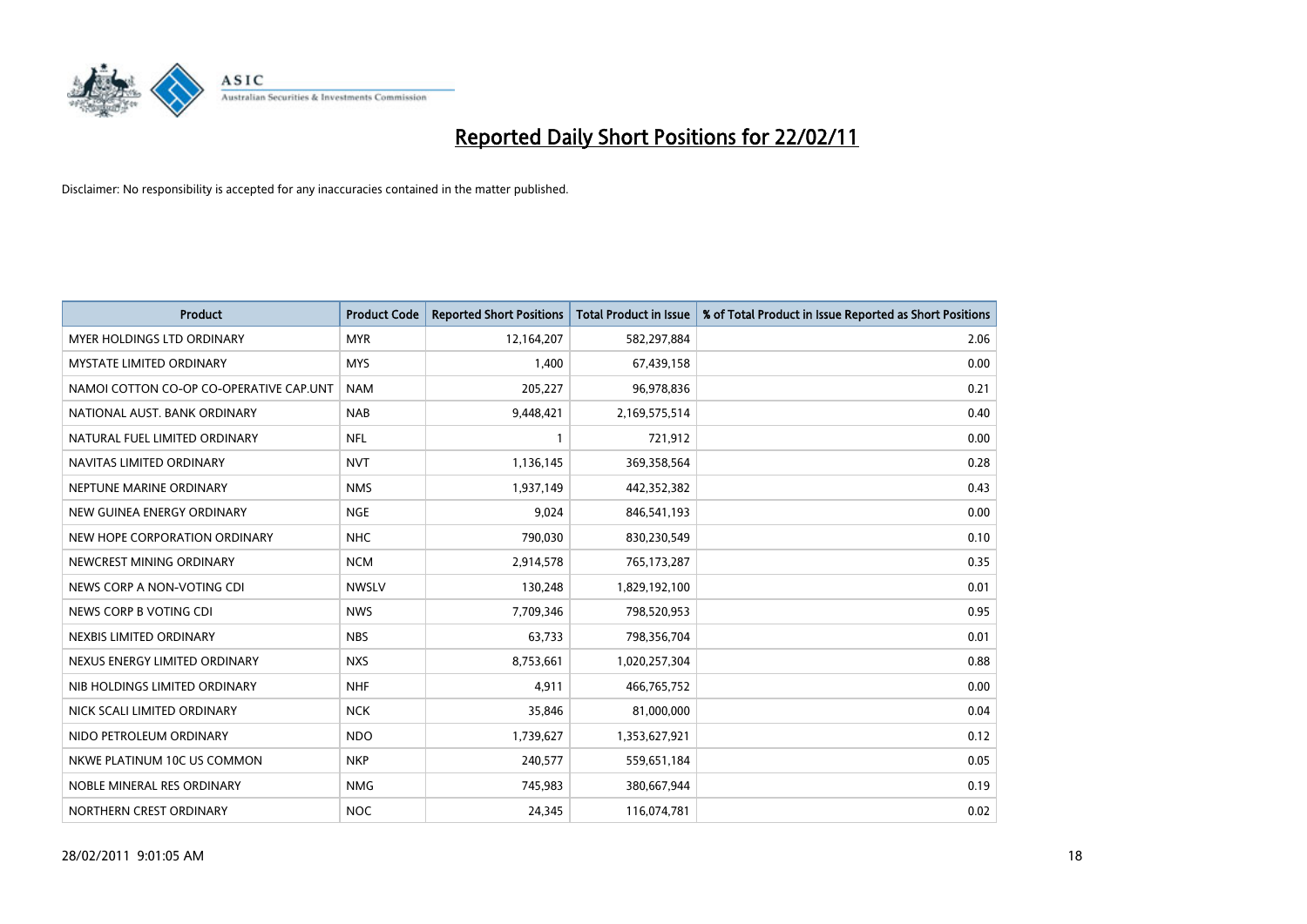

| <b>Product</b>                        | <b>Product Code</b> | <b>Reported Short Positions</b> | <b>Total Product in Issue</b> | % of Total Product in Issue Reported as Short Positions |
|---------------------------------------|---------------------|---------------------------------|-------------------------------|---------------------------------------------------------|
| NORTHERN ENERGY CORP ORDINARY         | <b>NEC</b>          | 235,167                         | 128,420,838                   | 0.18                                                    |
| NORTHERN IRON LTD ORDINARY            | <b>NFE</b>          | 1,268,348                       | 336,084,863                   | 0.38                                                    |
| NORTHERN MIN LTD ORDINARY             | <b>NTU</b>          | 97,075                          | 163,674,536                   | 0.06                                                    |
| NRW HOLDINGS LIMITED ORDINARY         | <b>NWH</b>          | 288,347                         | 251,223,000                   | 0.11                                                    |
| NUCOAL RESOURCES NL ORDINARY          | <b>NCR</b>          | 985,786                         | 434,612,580                   | 0.23                                                    |
| NUFARM LIMITED ORDINARY               | <b>NUF</b>          | 6,085,980                       | 261,833,005                   | 2.30                                                    |
| NUPLEX INDUSTRIES ORDINARY            | <b>NPX</b>          | 107,106                         | 195,060,783                   | 0.05                                                    |
| NYOTA MINERALS LTD ORDINARY           | <b>NYO</b>          | 133,478                         | 477,948,263                   | 0.03                                                    |
| OAKTON LIMITED ORDINARY               | <b>OKN</b>          | 752,721                         | 93,674,235                    | 0.80                                                    |
| OCEANAGOLD CORP. CHESS DEPOSITARY INT | <b>OGC</b>          | 1,246,503                       | 262,062,610                   | 0.47                                                    |
| OCEANIA CAPITAL LTD ORDINARY          | <b>OCP</b>          | 2,500                           | 91,921,295                    | 0.00                                                    |
| OIL SEARCH LTD ORDINARY               | OSH                 | 8,884,635                       | 1,312,888,303                 | 0.66                                                    |
| OM HOLDINGS LIMITED ORDINARY          | OMH                 | 4,904,690                       | 503,085,150                   | 0.96                                                    |
| <b>ONESTEEL LIMITED ORDINARY</b>      | OST                 | 11,677,624                      | 1,334,723,421                 | 0.84                                                    |
| ORICA LIMITED ORDINARY                | ORI                 | 1,517,018                       | 363,223,767                   | 0.41                                                    |
| ORIGIN ENERGY ORDINARY                | <b>ORG</b>          | 4,905,208                       | 884,882,512                   | 0.53                                                    |
| OROCOBRE LIMITED ORDINARY             | <b>ORE</b>          | 322,123                         | 95,854,894                    | 0.33                                                    |
| OROTONGROUP LIMITED ORDINARY          | <b>ORL</b>          | 6,246                           | 40,880,902                    | 0.02                                                    |
| OTTO ENERGY LIMITED ORDINARY          | <b>OEL</b>          | 114,204                         | 1,134,540,071                 | 0.01                                                    |
| OZ MINERALS ORDINARY                  | OZL                 | 25,136,960                      | 3,238,546,504                 | 0.76                                                    |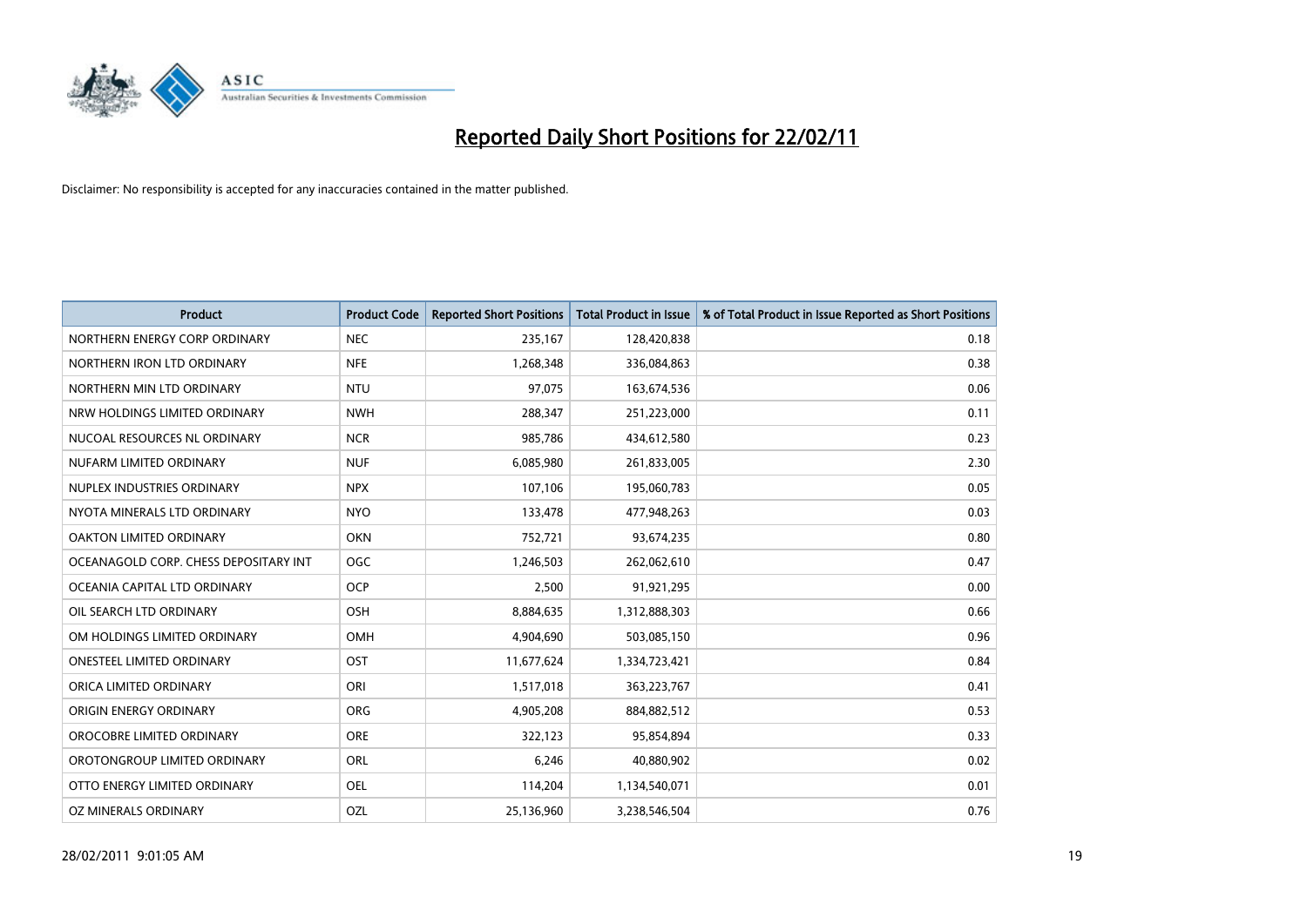

| <b>Product</b>                | <b>Product Code</b> | <b>Reported Short Positions</b> | Total Product in Issue | % of Total Product in Issue Reported as Short Positions |
|-------------------------------|---------------------|---------------------------------|------------------------|---------------------------------------------------------|
| PACIFIC BRANDS ORDINARY       | <b>PBG</b>          | 7,233,114                       | 931,386,248            | 0.78                                                    |
| PALADIN ENERGY LTD ORDINARY   | <b>PDN</b>          | 19,176,744                      | 777,455,983            | 2.44                                                    |
| PAN PACIFIC PETROL. ORDINARY  | PPP                 | 242,029                         | 588,612,110            | 0.04                                                    |
| PANAUST LIMITED ORDINARY      | <b>PNA</b>          | 10,917,466                      | 2,958,612,502          | 0.37                                                    |
| PANORAMIC RESOURCES ORDINARY  | PAN                 | 1,306,167                       | 207,050,710            | 0.63                                                    |
| PAPERLINX LIMITED ORDINARY    | <b>PPX</b>          | 25,525,319                      | 603,580,761            | 4.23                                                    |
| PAPILLON RES LTD ORDINARY     | PIR                 | 176,773                         | 187,419,893            | 0.09                                                    |
| PATTIES FOODS LTD ORDINARY    | PFL                 |                                 | 138,908,853            | 0.00                                                    |
| PEET LIMITED ORDINARY         | <b>PPC</b>          | 100,674                         | 302,965,804            | 0.03                                                    |
| PENINSULA ENERGY LTD ORDINARY | <b>PEN</b>          | 970,065                         | 2,065,138,440          | 0.04                                                    |
| PERILYA LIMITED ORDINARY      | PEM                 | 1,541,481                       | 526,075,563            | 0.29                                                    |
| PERPETUAL LIMITED ORDINARY    | PPT                 | 2,282,521                       | 44,140,166             | 5.18                                                    |
| PERSEUS MINING LTD ORDINARY   | PRU                 | 2,582,934                       | 423,187,088            | 0.62                                                    |
| PETSEC ENERGY ORDINARY        | <b>PSA</b>          | 223,332                         | 231,283,622            | 0.10                                                    |
| PHARMAXIS LTD ORDINARY        | <b>PXS</b>          | 1,164,821                       | 228,127,809            | 0.51                                                    |
| PHOTON GROUP LTD ORDINARY     | PGA                 | 250,510                         | 1,540,543,357          | 0.02                                                    |
| PIKE RIVER COAL ORDINARY      | <b>PRC</b>          | 257,595                         | 405,513,933            | 0.06                                                    |
| PLATINUM ASSET ORDINARY       | <b>PTM</b>          | 5,851,008                       | 561,347,878            | 1.03                                                    |
| PLATINUM AUSTRALIA ORDINARY   | PLA                 | 5,343,691                       | 392,430,039            | 1.37                                                    |
| PLATINUM CAPITAL LTD ORDINARY | <b>PMC</b>          |                                 | 163,732,888            | 0.00                                                    |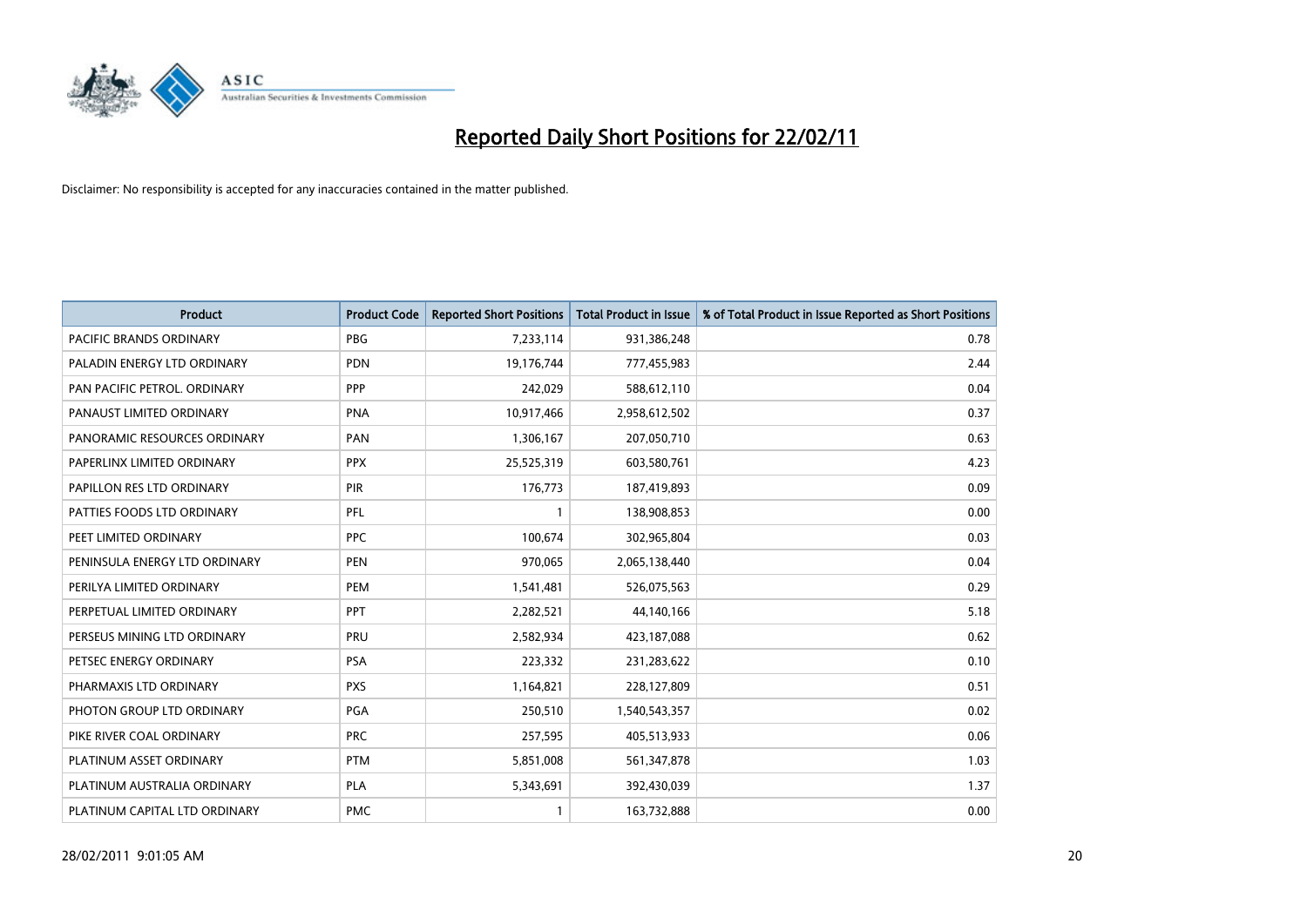

| <b>Product</b>                       | <b>Product Code</b> | <b>Reported Short Positions</b> | Total Product in Issue | % of Total Product in Issue Reported as Short Positions |
|--------------------------------------|---------------------|---------------------------------|------------------------|---------------------------------------------------------|
| PLUTON RESOURCES ORDINARY            | PLV                 | 69,610                          | 181,457,362            | 0.04                                                    |
| PMP LIMITED ORDINARY                 | <b>PMP</b>          | 286,351                         | 335,338,483            | 0.07                                                    |
| PORT BOUVARD LIMITED ORDINARY        | PBD                 | 6,754                           | 593,868,295            | 0.00                                                    |
| POSEIDON NICK LTD ORDINARY           | POS                 | 250                             | 194,876,072            | 0.00                                                    |
| PREMIER INVESTMENTS ORDINARY         | <b>PMV</b>          | 322,076                         | 155,030,045            | 0.20                                                    |
| PRIMARY HEALTH CARE ORDINARY         | PRY                 | 9,686,082                       | 496,073,188            | 1.94                                                    |
| PRIME INFR GROUP. STAPLED SECURITIES | PIH                 | 308,735                         | 351,776,795            | 0.09                                                    |
| PRIME MEDIA GRP LTD ORDINARY         | PRT                 | $\overline{2}$                  | 366,330,303            | 0.00                                                    |
| PRIMEAG AUSTRALIA ORDINARY           | PAG                 | 670                             | 150,569,976            | 0.00                                                    |
| PROGEN PHARMACEUTIC ORDINARY         | PGL                 | 151,596                         | 24,709,097             | 0.61                                                    |
| PROGRAMMED ORDINARY                  | <b>PRG</b>          | 522,504                         | 118,169,908            | 0.45                                                    |
| <b>PSIVIDA CORP CDI 1:1</b>          | <b>PVA</b>          | 6,878                           | 8,972,191              | 0.08                                                    |
| <b>QANTAS AIRWAYS ORDINARY</b>       | <b>OAN</b>          | 25,402,538                      | 2,265,123,620          | 1.11                                                    |
| OBE INSURANCE GROUP ORDINARY         | <b>OBE</b>          | 19,558,577                      | 1,051,756,499          | 1.82                                                    |
| OR NATIONAL LIMITED ORDINARY         | <b>ORN</b>          | 16,722,885                      | 2,440,000,000          | 0.69                                                    |
| <b>QUBE LOGISTICS ORDINARY UNITS</b> | <b>OUB</b>          | 3.789                           | 517,868,029            | 0.00                                                    |
| RAMELIUS RESOURCES ORDINARY          | <b>RMS</b>          | 58,350                          | 291,208,795            | 0.01                                                    |
| RAMSAY HEALTH CARE ORDINARY          | <b>RHC</b>          | 980,654                         | 202,081,252            | 0.49                                                    |
| <b>RCR TOMLINSON ORDINARY</b>        | <b>RCR</b>          | 68,067                          | 131,892,672            | 0.05                                                    |
| <b>REA GROUP ORDINARY</b>            | <b>REA</b>          | 39,621                          | 129,691,280            | 0.03                                                    |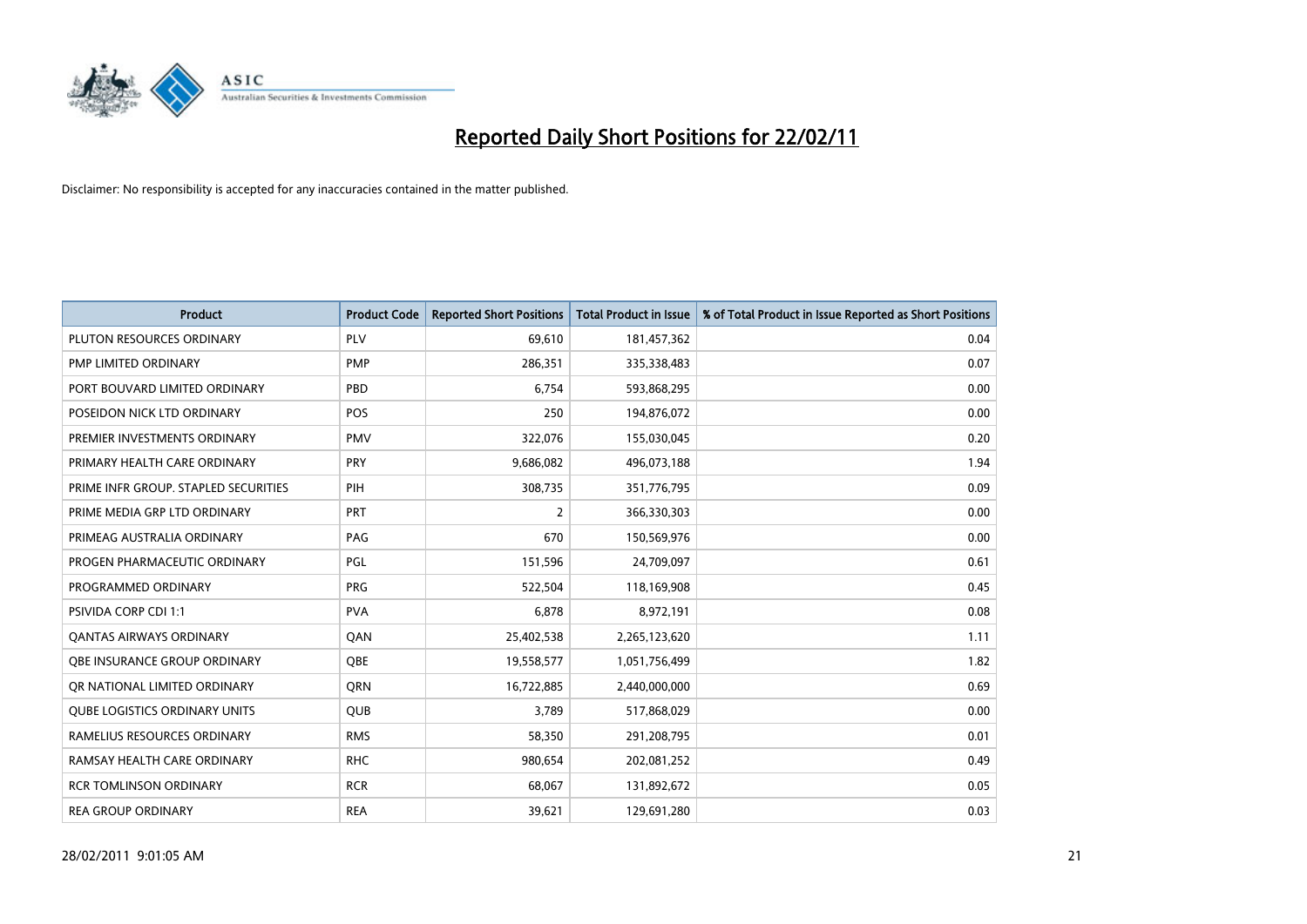

| <b>Product</b>                      | <b>Product Code</b> | <b>Reported Short Positions</b> | Total Product in Issue | % of Total Product in Issue Reported as Short Positions |
|-------------------------------------|---------------------|---------------------------------|------------------------|---------------------------------------------------------|
| <b>RECKON LIMITED ORDINARY</b>      | <b>RKN</b>          | 2                               | 133,384,060            | 0.00                                                    |
| <b>RED FORK ENERGY ORDINARY</b>     | <b>RFE</b>          | 7,813                           | 139,535,000            | 0.01                                                    |
| REDFLEX HOLDINGS ORDINARY           | <b>RDF</b>          | 3,664                           | 110,345,599            | 0.00                                                    |
| REED RESOURCES LTD ORDINARY         | <b>RDR</b>          | 268,205                         | 193,271,768            | 0.14                                                    |
| REGIONAL EXPRESS ORDINARY           | <b>REX</b>          | 2,476                           | 121,254,902            | 0.00                                                    |
| <b>REGIS RESOURCES ORDINARY</b>     | <b>RRL</b>          | 2,490,743                       | 430,750,415            | 0.57                                                    |
| RESMED INC CDI 10:1                 | <b>RMD</b>          | 10,387,158                      | 1,534,676,730          | 0.69                                                    |
| <b>RESOLUTE MINING ORDINARY</b>     | <b>RSG</b>          | 4,284,679                       | 467,211,233            | 0.92                                                    |
| <b>RESOURCE GENERATION ORDINARY</b> | <b>RES</b>          | 238,232                         | 243,900,530            | 0.09                                                    |
| <b>RETAIL FOOD GROUP ORDINARY</b>   | <b>RFG</b>          | 1,675                           | 107,301,926            | 0.00                                                    |
| REVERSE CORP LIMITED ORDINARY       | <b>REF</b>          | 25,141                          | 92,382,175             | 0.03                                                    |
| REX MINERALS LIMITED ORDINARY       | <b>RXM</b>          | 80,000                          | 150,317,460            | 0.05                                                    |
| RHG LIMITED ORDINARY                | <b>RHG</b>          | 59,237                          | 318,745,978            | 0.01                                                    |
| <b>RIDLEY CORPORATION ORDINARY</b>  | <b>RIC</b>          | 61,937                          | 307,817,071            | 0.02                                                    |
| RIO TINTO LIMITED ORDINARY          | <b>RIO</b>          | 12,422,198                      | 435,758,720            | 2.85                                                    |
| <b>RIVERCITY MOTORWAY STAPLED</b>   | <b>RCY</b>          | 132,000                         | 957,010,115            | 0.01                                                    |
| RIVERSDALE MINING ORDINARY          | <b>RIV</b>          | 1,646,193                       | 236,696,188            | 0.71                                                    |
| ROBUST RESOURCES ORDINARY           | <b>ROL</b>          | 15,937                          | 84,194,097             | 0.02                                                    |
| ROC OIL COMPANY ORDINARY            | <b>ROC</b>          | 12,928,845                      | 713,154,560            | 1.82                                                    |
| SAI GLOBAL LIMITED ORDINARY         | SAI                 | 176,511                         | 198,012,813            | 0.07                                                    |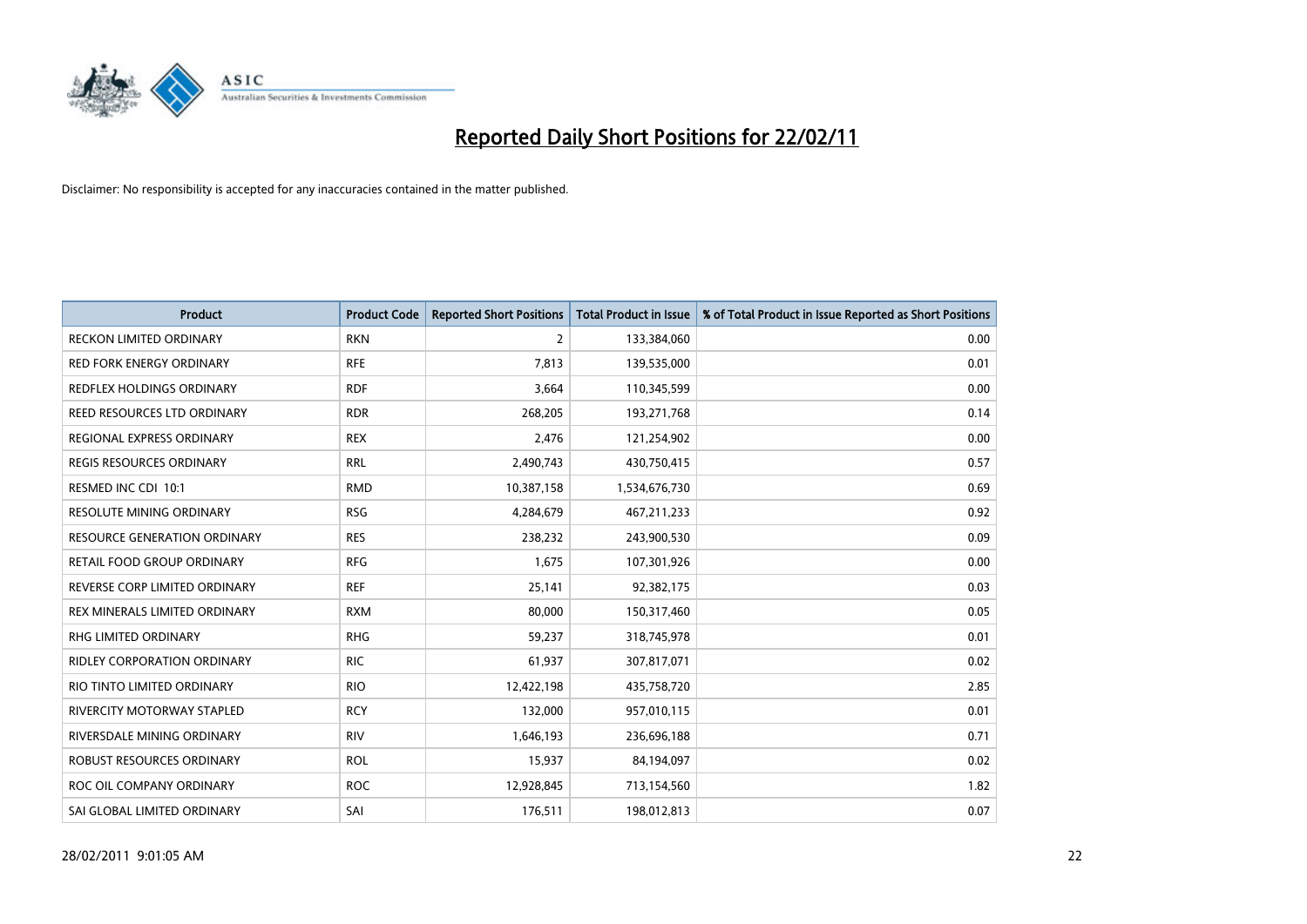

| Product                                  | <b>Product Code</b> | <b>Reported Short Positions</b> | <b>Total Product in Issue</b> | % of Total Product in Issue Reported as Short Positions |
|------------------------------------------|---------------------|---------------------------------|-------------------------------|---------------------------------------------------------|
| SALMAT LIMITED ORDINARY                  | <b>SLM</b>          | 99,328                          | 159,749,049                   | 0.06                                                    |
| SAMSON OIL & GAS LTD ORDINARY            | <b>SSN</b>          | 567,088                         | 1,688,896,174                 | 0.03                                                    |
| SANDFIRE RESOURCES ORDINARY              | <b>SFR</b>          | 70,456                          | 148,309,969                   | 0.03                                                    |
| <b>SANTOS LTD ORDINARY</b>               | <b>STO</b>          | 3,442,257                       | 874,225,499                   | 0.35                                                    |
| SARACEN MINERAL ORDINARY                 | <b>SAR</b>          | 358,577                         | 492,151,415                   | 0.06                                                    |
| SEDGMAN LIMITED ORDINARY                 | <b>SDM</b>          | 319,937                         | 207,997,898                   | 0.15                                                    |
| SEEK LIMITED ORDINARY                    | <b>SEK</b>          | 3,616,305                       | 336,584,488                   | 1.07                                                    |
| SENETAS CORPORATION ORDINARY             | <b>SEN</b>          | 756,999                         | 463,105,195                   | 0.16                                                    |
| SERVCORP LIMITED ORDINARY                | SRV                 | 181,073                         | 98,440,807                    | 0.18                                                    |
| SERVICE STREAM ORDINARY                  | <b>SSM</b>          | 505,345                         | 283,418,867                   | 0.18                                                    |
| SEVEN GROUP HOLDINGS ORDINARY            | <b>SVW</b>          | 84,768                          | 305,410,281                   | 0.02                                                    |
| SIGMA PHARMACEUTICAL ORDINARY            | <b>SIP</b>          | 12,431,458                      | 1,178,626,572                 | 1.05                                                    |
| SILEX SYSTEMS ORDINARY                   | <b>SLX</b>          | 264,544                         | 170,123,997                   | 0.15                                                    |
| SILVER LAKE RESOURCE ORDINARY            | <b>SLR</b>          | 205,200                         | 178,882,838                   | 0.13                                                    |
| SIMS METAL MGMT LTD ORDINARY             | SGM                 | 3,675,821                       | 204,921,757                   | 1.82                                                    |
| SINGAPORE TELECOMM. CHESS DEPOSITARY INT | SGT                 | 3,718,380                       | 318,538,714                   | 1.17                                                    |
| SKILLED GROUP LTD ORDINARY               | <b>SKE</b>          | 466,295                         | 190,738,408                   | 0.24                                                    |
| SKY CITY ENTERTAIN. ORDINARY             | <b>SKC</b>          | 1,722,826                       | 575,114,687                   | 0.30                                                    |
| SKY NETWORK ORDINARY                     | <b>SKT</b>          | 215,397                         | 389,139,785                   | 0.06                                                    |
| SMS MANAGEMENT. ORDINARY                 | SMX                 | 176,093                         | 67,661,358                    | 0.26                                                    |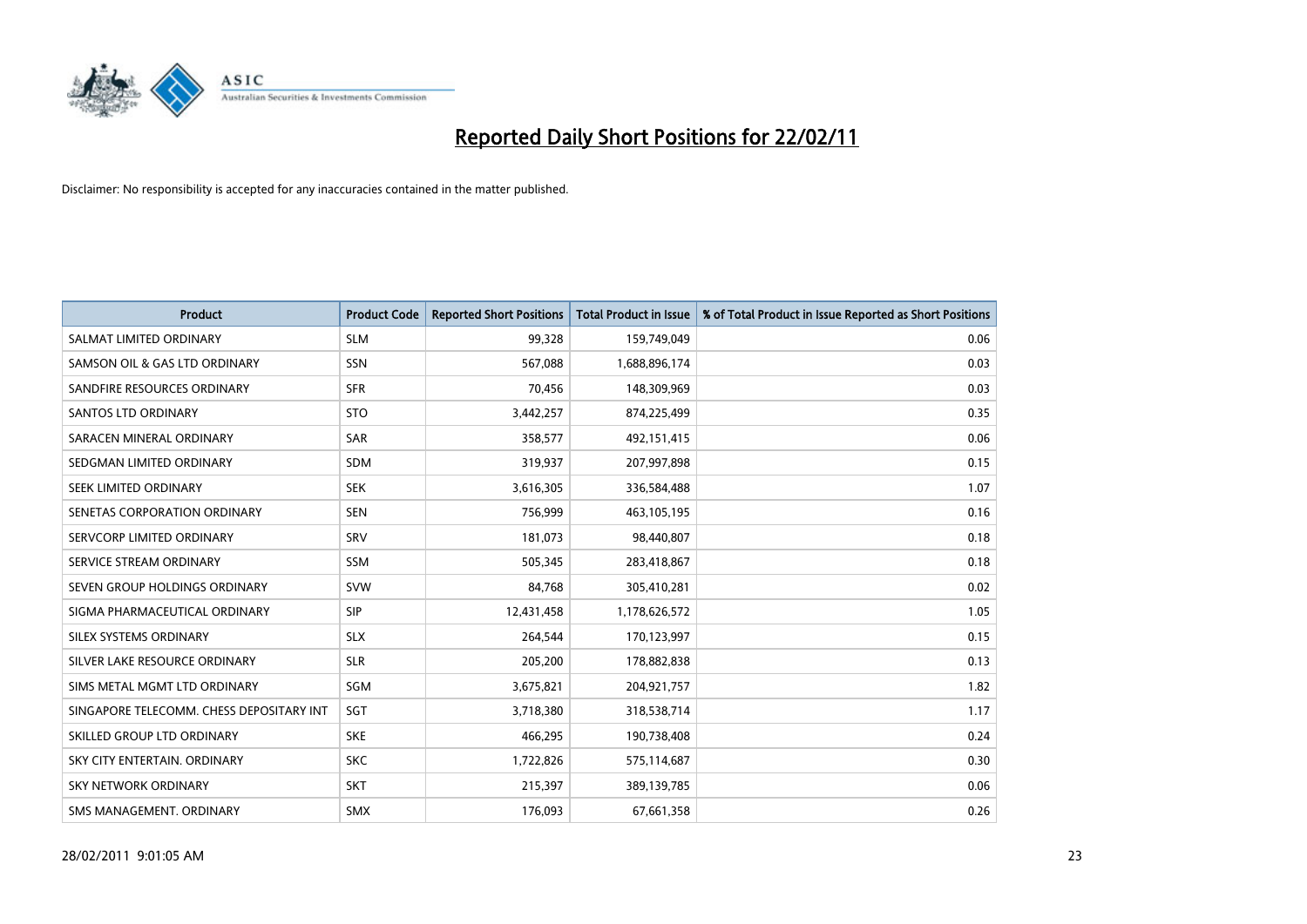

| Product                                  | <b>Product Code</b> | <b>Reported Short Positions</b> | <b>Total Product in Issue</b> | % of Total Product in Issue Reported as Short Positions |
|------------------------------------------|---------------------|---------------------------------|-------------------------------|---------------------------------------------------------|
| SONIC HEALTHCARE ORDINARY                | <b>SHL</b>          | 4,837,178                       | 388,429,875                   | 1.25                                                    |
| SOUL PATTINSON (W.H) ORDINARY            | SOL                 | 28,558                          | 238,640,580                   | 0.01                                                    |
| SP AUSNET STAPLED SECURITIES             | <b>SPN</b>          | 5,908,668                       | 2,795,115,439                 | 0.21                                                    |
| SPARK INFRASTRUCTURE STAPLED NOTE & UNIT | SKI                 | 9,415,110                       | 1,326,734,264                 | 0.70                                                    |
| SPDR 200 FUND ETF UNITS                  | <b>STW</b>          | 8                               | 51,439,159                    | 0.00                                                    |
| SPECIALTY FASHION ORDINARY               | <b>SFH</b>          | 2,752,468                       | 191,411,121                   | 1.43                                                    |
| SPEEWAH METALS LTD ORDINARY              | <b>SPM</b>          | 3,344                           | 113,659,397                   | 0.00                                                    |
| SPHERE MINERALS LTD ORDINARY             | <b>SPH</b>          | 6,454                           | 171,348,151                   | 0.00                                                    |
| SPOTLESS GROUP LTD ORDINARY              | <b>SPT</b>          | 2,720,291                       | 261,070,153                   | 1.05                                                    |
| ST BARBARA LIMITED ORDINARY              | <b>SBM</b>          | 3,267,033                       | 325,615,389                   | 1.01                                                    |
| STAGING CONNECTIONS ORDINARY             | <b>STG</b>          | 2,917,189                       | 78,317,726                    | 3.72                                                    |
| STANMORE COAL LTD ORDINARY               | <b>SMR</b>          | 19,231                          | 87,250,738                    | 0.02                                                    |
| STH AMERICAN COR LTD ORDINARY            | SAY                 | 9,200                           | 233,651,371                   | 0.00                                                    |
| STH CRS ELECT ENGNR ORDINARY             | <b>SXE</b>          | 14,781                          | 124,178,939                   | 0.01                                                    |
| STHN CROSS MEDIA ORDINARY                | <b>SXL</b>          | 689,260                         | 378,827,750                   | 0.18                                                    |
| STOCKLAND UNITS/ORD STAPLED              | SGP                 | 15,879,289                      | 2,383,036,717                 | 0.66                                                    |
| STRAITS RES LTD. ORDINARY                | SRQ                 | 1,826,703                       | 316, 342, 835                 | 0.56                                                    |
| STW COMMUNICATIONS ORDINARY              | SGN                 | 308,214                         | 364,310,964                   | 0.08                                                    |
| SUNCORP GROUP LTD ORDINARY               | <b>SUN</b>          | 4,869,432                       | 1,281,390,524                 | 0.37                                                    |
| SUNDANCE RESOURCES ORDINARY              | SDL                 | 13,734,699                      | 2,712,151,668                 | 0.50                                                    |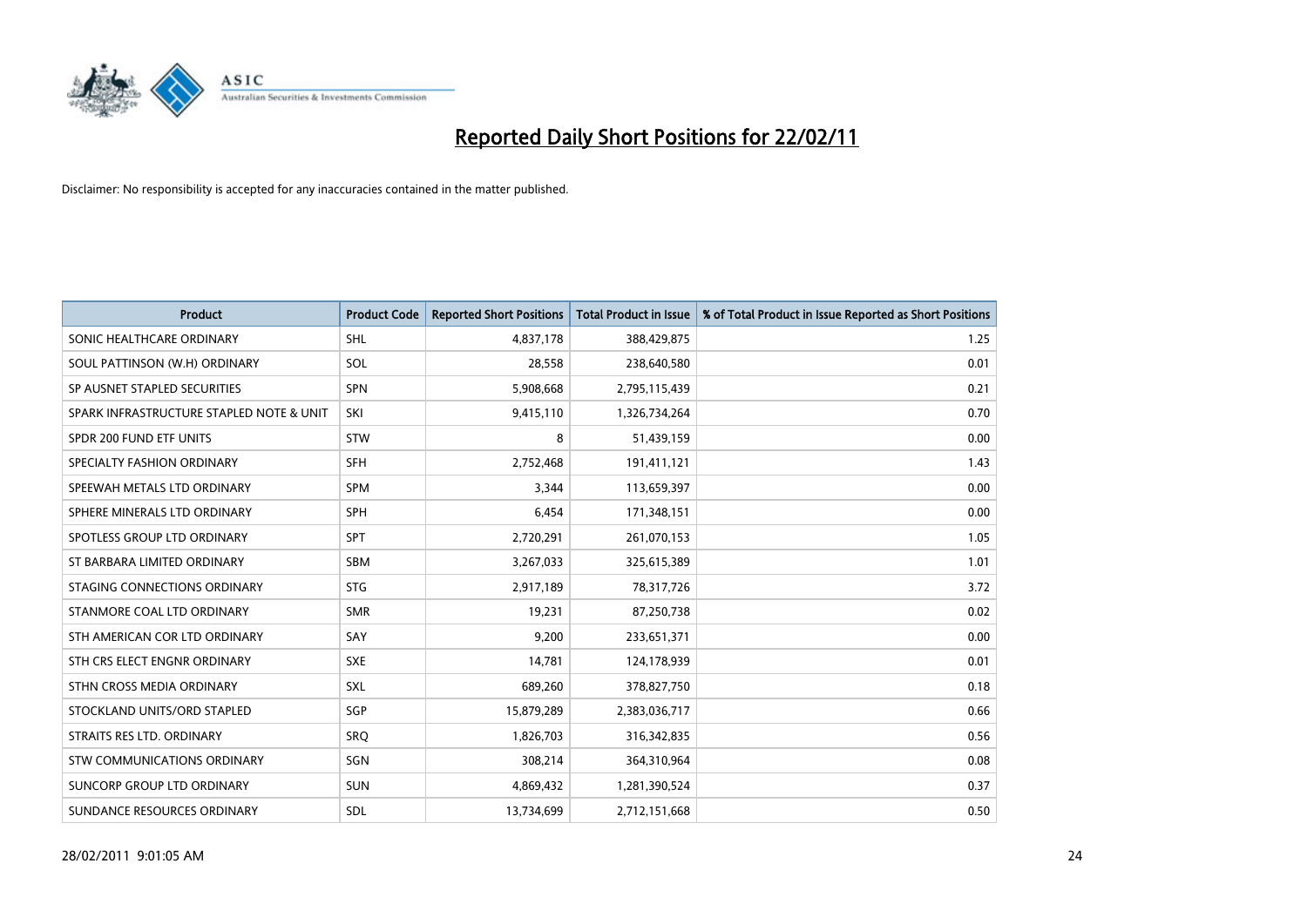

| <b>Product</b>                       | <b>Product Code</b> | <b>Reported Short Positions</b> | <b>Total Product in Issue</b> | % of Total Product in Issue Reported as Short Positions |
|--------------------------------------|---------------------|---------------------------------|-------------------------------|---------------------------------------------------------|
| SUNLAND GROUP LTD ORDINARY           | <b>SDG</b>          | 222,421                         | 225,572,921                   | 0.10                                                    |
| SUPER RET REP LTD ORDINARY           | SUL                 | 115,501                         | 129,039,842                   | 0.09                                                    |
| <b>SWICK MINING ORDINARY</b>         | <b>SWK</b>          | 256,068                         | 236,724,970                   | 0.11                                                    |
| SYMEX HOLDINGS ORDINARY              | <b>SYM</b>          | 6,633                           | 125,037,628                   | 0.01                                                    |
| <b>TABCORP HOLDINGS LTD ORDINARY</b> | <b>TAH</b>          | 881,238                         | 684,918,140                   | 0.11                                                    |
| <b>TALENT2 INTERNATION ORDINARY</b>  | <b>TWO</b>          | $\overline{7}$                  | 141,787,000                   | 0.00                                                    |
| TALISMAN MINING ORDINARY             | <b>TLM</b>          | 17,309                          | 130,438,627                   | 0.01                                                    |
| TANAMI GOLD NL ORDINARY              | <b>TAM</b>          | 14,724                          | 260,947,676                   | 0.01                                                    |
| TANGIERS PETROLEUM ORDINARY          | <b>TPT</b>          | 100,000                         | 82,028,594                    | 0.12                                                    |
| TAP OIL LIMITED ORDINARY             | <b>TAP</b>          | 1,177,147                       | 240,967,311                   | 0.50                                                    |
| TASSAL GROUP LIMITED ORDINARY        | <b>TGR</b>          | 34,381                          | 146,304,404                   | 0.01                                                    |
| TATTS GROUP LTD ORDINARY             | <b>TTS</b>          | 24,067,067                      | 1,300,888,465                 | 1.85                                                    |
| <b>TELECOM CORPORATION ORDINARY</b>  | <b>TEL</b>          | 20,770,106                      | 1,924,622,088                 | 1.10                                                    |
| <b>TELSTRA CORPORATION, ORDINARY</b> | <b>TLS</b>          | 57,754,750                      | 12,443,074,357                | 0.46                                                    |
| TEN NETWORK HOLDINGS ORDINARY        | <b>TEN</b>          | 20,982,592                      | 1,045,236,720                 | 2.01                                                    |
| TERANGA GOLD CORP CDI 1:1            | <b>TGZ</b>          | 245,546                         | 149,817,696                   | 0.16                                                    |
| TERRAMIN AUSTRALIA, ORDINARY         | <b>TZN</b>          | 104,300                         | 167,315,574                   | 0.06                                                    |
| TFS CORPORATION LTD ORDINARY         | <b>TFC</b>          | 64,242                          | 228,397,097                   | 0.02                                                    |
| THE REJECT SHOP ORDINARY             | <b>TRS</b>          | 337,989                         | 26,033,570                    | 1.30                                                    |
| THOR MINING PLC CHESS DEPOSITARY     | <b>THR</b>          | 2,307                           | 240,235,256                   | 0.00                                                    |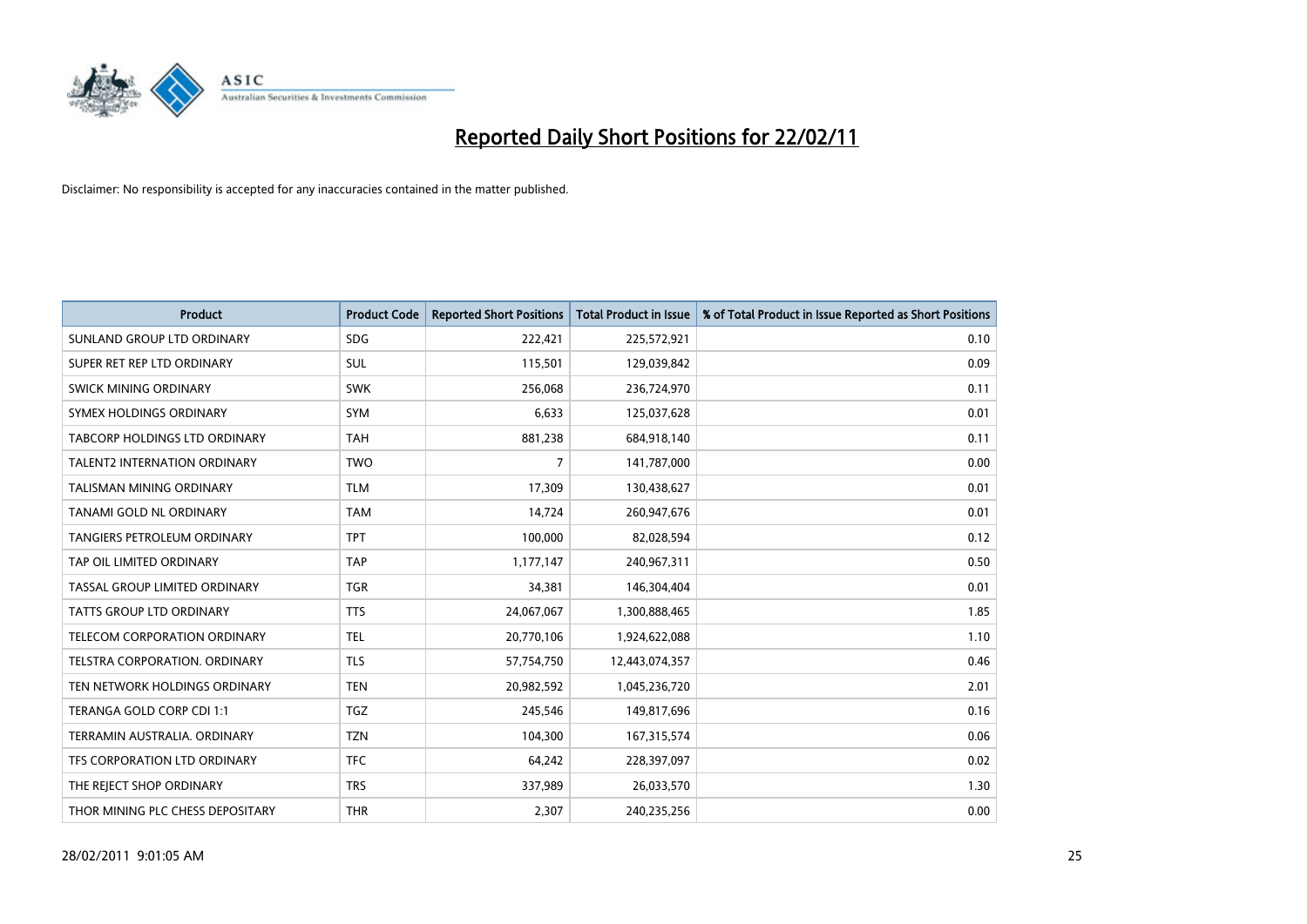

| <b>Product</b>                          | <b>Product Code</b> | <b>Reported Short Positions</b> | <b>Total Product in Issue</b> | % of Total Product in Issue Reported as Short Positions |
|-----------------------------------------|---------------------|---------------------------------|-------------------------------|---------------------------------------------------------|
| THORN GROUP LIMITED ORDINARY            | <b>TGA</b>          | 38,982                          | 129,858,924                   | 0.03                                                    |
| THUNDELARRA EXPLOR. ORDINARY            | <b>THX</b>          | 7,972                           | 153,414,483                   | 0.01                                                    |
| TIGER RESOURCES ORDINARY                | <b>TGS</b>          | 185,648                         | 597,523,151                   | 0.03                                                    |
| TIMBERCORP LIMITED ORDINARY             | <b>TIM</b>          | 90,074                          | 352,071,429                   | 0.02                                                    |
| <b>TISHMAN SPEYER UNITS</b>             | <b>TSO</b>          | 74,141                          | 338,440,904                   | 0.02                                                    |
| TNG LIMITED ORDINARY                    | <b>TNG</b>          | 4,321                           | 258,055,076                   | 0.00                                                    |
| TOLL HOLDINGS LTD ORDINARY              | <b>TOL</b>          | 17,011,433                      | 706,577,616                   | 2.40                                                    |
| TORO ENERGY LIMITED ORDINARY            | <b>TOE</b>          | 35,404                          | 964,936,676                   | 0.00                                                    |
| TOWER AUSTRALIA ORDINARY                | <b>TAL</b>          | 876,628                         | 419,652,394                   | 0.20                                                    |
| <b>TOWER LIMITED ORDINARY</b>           | <b>TWR</b>          | 690,119                         | 263,603,448                   | 0.26                                                    |
| TOX FREE SOLUTIONS ORDINARY             | <b>TOX</b>          | 88,642                          | 91,905,500                    | 0.09                                                    |
| TPG TELECOM LIMITED ORDINARY            | <b>TPM</b>          | 3,740,469                       | 775,522,421                   | 0.47                                                    |
| TRANSFIELD SERV INFR STAPLED SECURITIES | <b>TSI</b>          | 1,053,689                       | 434,862,971                   | 0.25                                                    |
| <b>TRANSFIELD SERVICES ORDINARY</b>     | <b>TSE</b>          | 893,695                         | 549,715,957                   | 0.17                                                    |
| TRANSPACIFIC INDUST, ORDINARY           | <b>TPI</b>          | 19,560,691                      | 960,638,735                   | 2.04                                                    |
| TRANSURBAN GROUP TRIPLE STAPLED SEC.    | <b>TCL</b>          | 4,657,833                       | 1,443,543,731                 | 0.34                                                    |
| TRINITY GROUP STAPLED SECURITIES        | <b>TCQ</b>          | 3,419                           | 231,701,539                   | 0.00                                                    |
| TROY RESOURCES NL ORDINARY              | <b>TRY</b>          | 21,360                          | 87,565,323                    | 0.02                                                    |
| <b>UGL LIMITED ORDINARY</b>             | <b>UGL</b>          | 4,866,923                       | 166,028,705                   | 2.93                                                    |
| UNILIFE CORPORATION CDI US PROHIBITED   | <b>UNS</b>          | 213,530                         | 277,791,611                   | 0.07                                                    |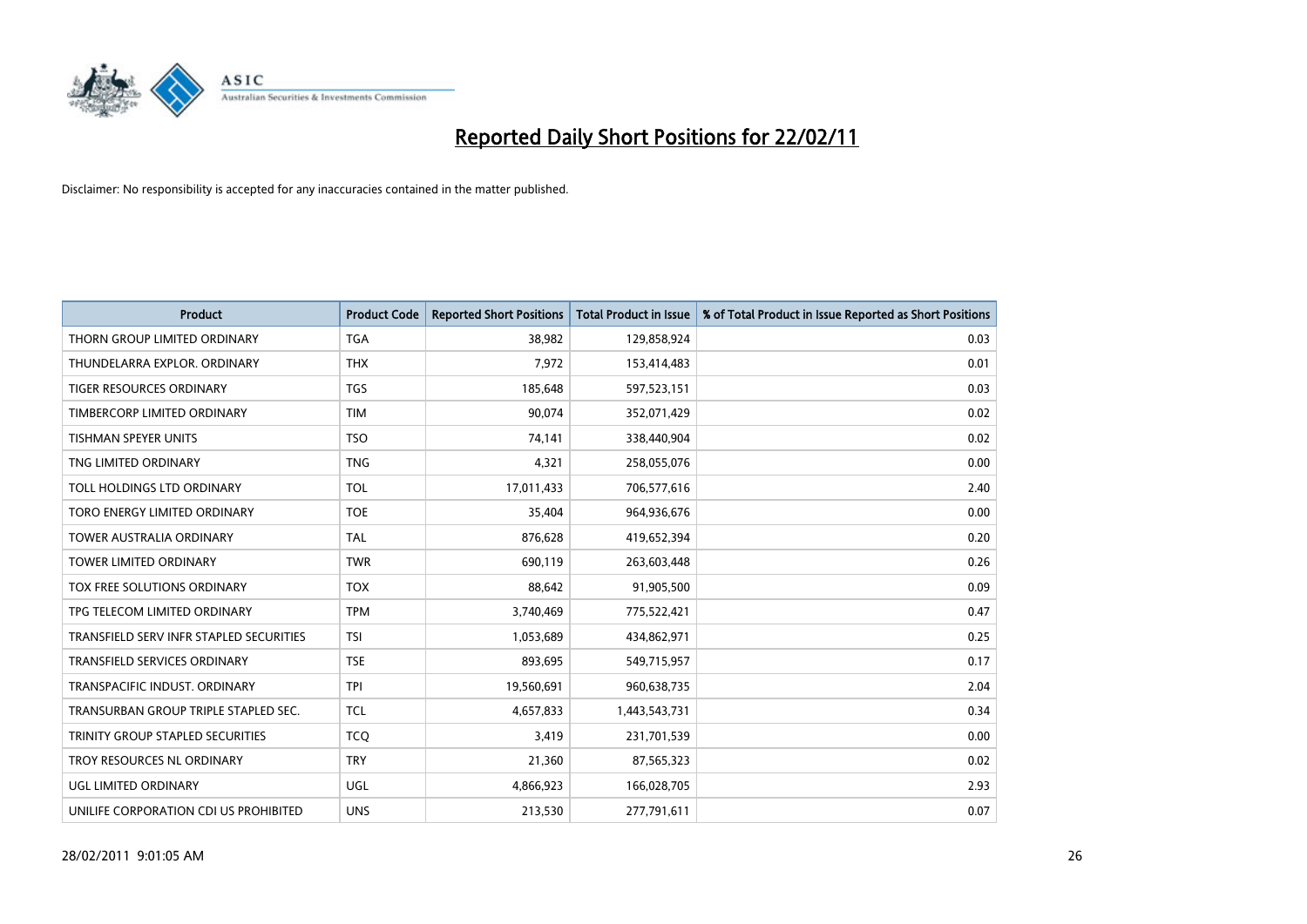

| Product                                   | <b>Product Code</b> | <b>Reported Short Positions</b> | <b>Total Product in Issue</b> | % of Total Product in Issue Reported as Short Positions |
|-------------------------------------------|---------------------|---------------------------------|-------------------------------|---------------------------------------------------------|
| UXC LIMITED ORDINARY                      | <b>UXC</b>          | 618,987                         | 305,789,718                   | 0.20                                                    |
| VALAD PROPERTY GROUP STAPLED US PROHIBIT. | <b>VPG</b>          | 4,390,949                       | 115,108,116                   | 3.82                                                    |
| <b>VDM GROUP LIMITED ORDINARY</b>         | <b>VMG</b>          | 33,364                          | 193,127,749                   | 0.02                                                    |
| <b>VENTURE MINERALS ORDINARY</b>          | <b>VMS</b>          | 103,233                         | 220,943,592                   | 0.04                                                    |
| <b>VENTUREX RESOURCES ORDINARY</b>        | <b>VXR</b>          | 2,103,623                       | 972,067,348                   | 0.22                                                    |
| <b>VIRGIN BLUE HOLDINGS ORDINARY</b>      | <b>VBA</b>          | 15,704,829                      | 2,210,197,600                 | 0.72                                                    |
| VISION GROUP HLDGS ORDINARY               | <b>VGH</b>          | 78,000                          | 73,583,806                    | 0.11                                                    |
| <b>VITA GROUP LTD ORDINARY</b>            | <b>VTG</b>          | 75,190                          | 142,499,800                   | 0.05                                                    |
| VITERRA INC CDI 1:1                       | <b>VTA</b>          | 3,828                           | 68,629,939                    | 0.01                                                    |
| <b>VMOTO LIMITED ORDINARY</b>             | <b>VMT</b>          | 100,000                         | 593,865,868                   | 0.02                                                    |
| <b>WATPAC LIMITED ORDINARY</b>            | <b>WTP</b>          | 34,098                          | 183,341,382                   | 0.01                                                    |
| <b>WDS LIMITED ORDINARY</b>               | <b>WDS</b>          | 47,540                          | 143,107,458                   | 0.03                                                    |
| WEBIET LIMITED ORDINARY                   | <b>WEB</b>          | 63,260                          | 77,961,278                    | 0.08                                                    |
| <b>WESFARMERS LIMITED ORDINARY</b>        | <b>WES</b>          | 21,490,858                      | 1,005,187,251                 | 2.12                                                    |
| WESFARMERS LIMITED PARTIALLY PROTECTED    | <b>WESN</b>         | 69,948                          | 151,884,911                   | 0.03                                                    |
| WEST AUSTRALIAN NEWS ORDINARY             | <b>WAN</b>          | 9,504,436                       | 219,668,970                   | 4.32                                                    |
| WESTERN AREAS NL ORDINARY                 | <b>WSA</b>          | 8,055,777                       | 179,735,899                   | 4.47                                                    |
| WESTERN DESERT RES. ORDINARY              | <b>WDR</b>          | 948                             | 154,684,908                   | 0.00                                                    |
| WESTFIELD GROUP ORD/UNIT STAPLED SEC      | <b>WDC</b>          | 9,183,541                       | 2,308,988,539                 | 0.40                                                    |
| WESTFIELD RETAIL TST UNIT STAPLED         | <b>WRT</b>          | 11,032,318                      | 3,054,166,195                 | 0.35                                                    |